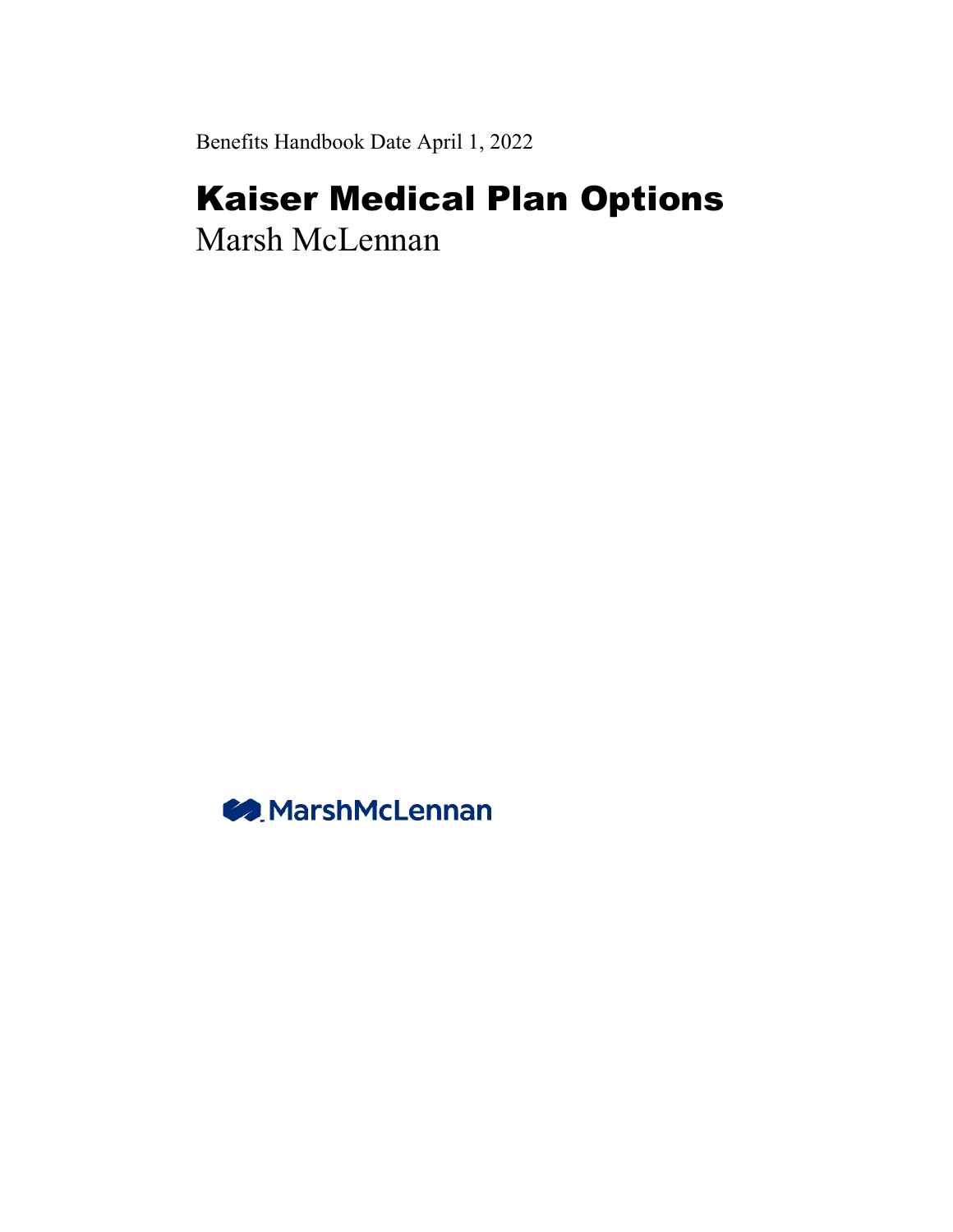# Kaiser Medical Plan Options

Selecting a medical plan option for 2022 involves three key choices for eligible individuals.

- Select one of three medical plan options. A range of coverage levels and costs is offered.
- **Select coverage for:** 
	- − yourself only-- Employee
	- − yourself and your spouse or domestic partner--Employee + Spouse
	- − yourself and your child or children--Employee + Child(ren)
	- − yourself, your spouse or domestic partner, and children— Employee + Family
- Select your medical plan carrier
	- − All eligible individuals resident in any state except Hawaii may choose from among:
		- Aetna
		- Anthem BlueCross BlueShield (Anthem BCBS)
		- □ United Healthcare (UHC)

### **Information about the Aetna, Anthem BCBS and UHC administered medical plan options is covered in a separate section of the Benefits Handbook.**

- Eligible individuals resident in CA, CO, GA, MD, VA, OR, WA, and Washington DC, have an additional choice to consider:
	- Kaiser Permanente (Kaiser)

**Note:** This section of the Benefits Handbook provides information about the Kaiser administered medical plan options only.

- − Eligible individuals who are resident in Hawaii, may only choose between:
	- HMSA's Health Plan Hawaii Plus HMO (HMO)
	- □ HMSA's Preferred Provider Plan (PPP)

### **Information about the Hawaii medical plan options is covered in a separate section of the Benefits Handbook.**

### SPD and Plan **Document**

This section provides a summary of the Medical Plan (the "Plan") options available through Kaiser as of January 1, 2022.

This section, together with the *Administrative Information* section and the applicable section about participation, as well as the Kaiser Evidence of Coverage (EOC) forms the Summary Plan Description and plan document of the Plan.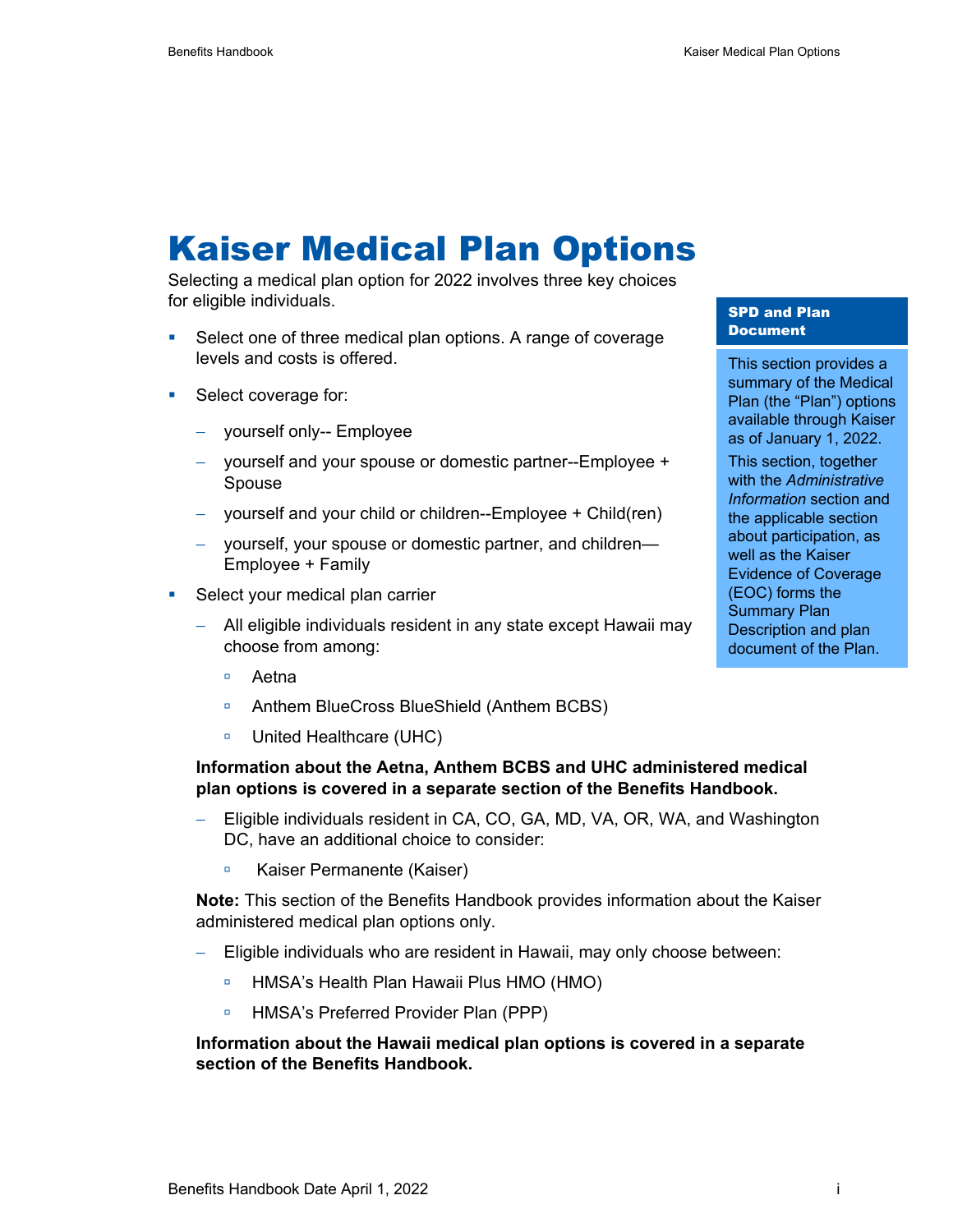All medical plan options described in this section of the Benefits Handbook offer comprehensive health services.

References in this section to Marsh & McLennan Companies mean Marsh McLennan.

**Note:** Be sure to read about Health Care Flexible Spending Accounts (HCFSAs), Health Savings Accounts (HSAs) and Limited Purpose Health Care Flexible Spending Accounts (LPHCFSAs). Understanding these tax-advantaged arrangements may be important to your selection of a medical plan.

### A Note about ERISA

The Employee Retirement Income Security Act of 1974 (ERISA) is a federal law that governs many employer-sponsored plans including this medical plan. Your ERISA rights in connection with this Plan are detailed in the *Administrative Information* section.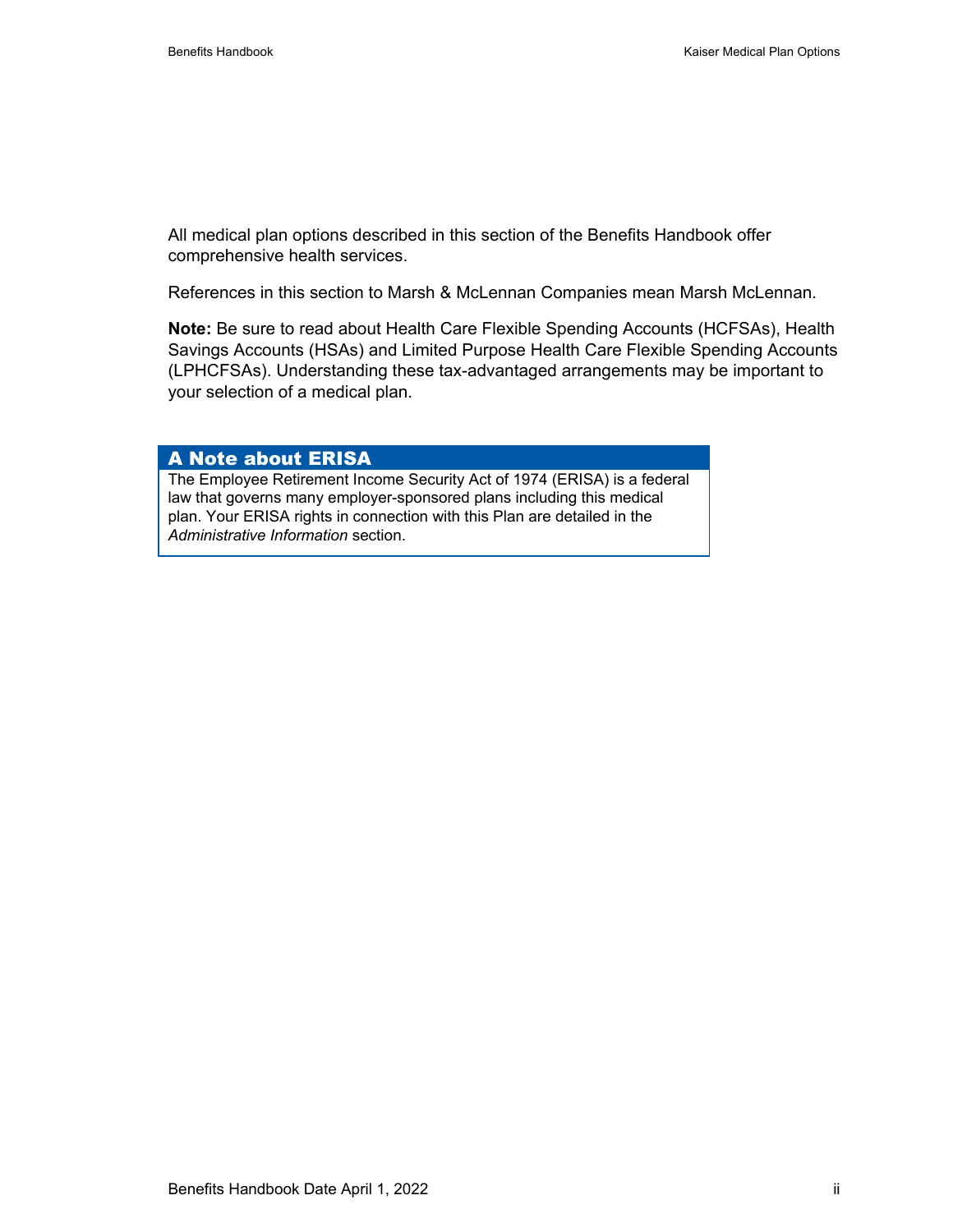# **Contents**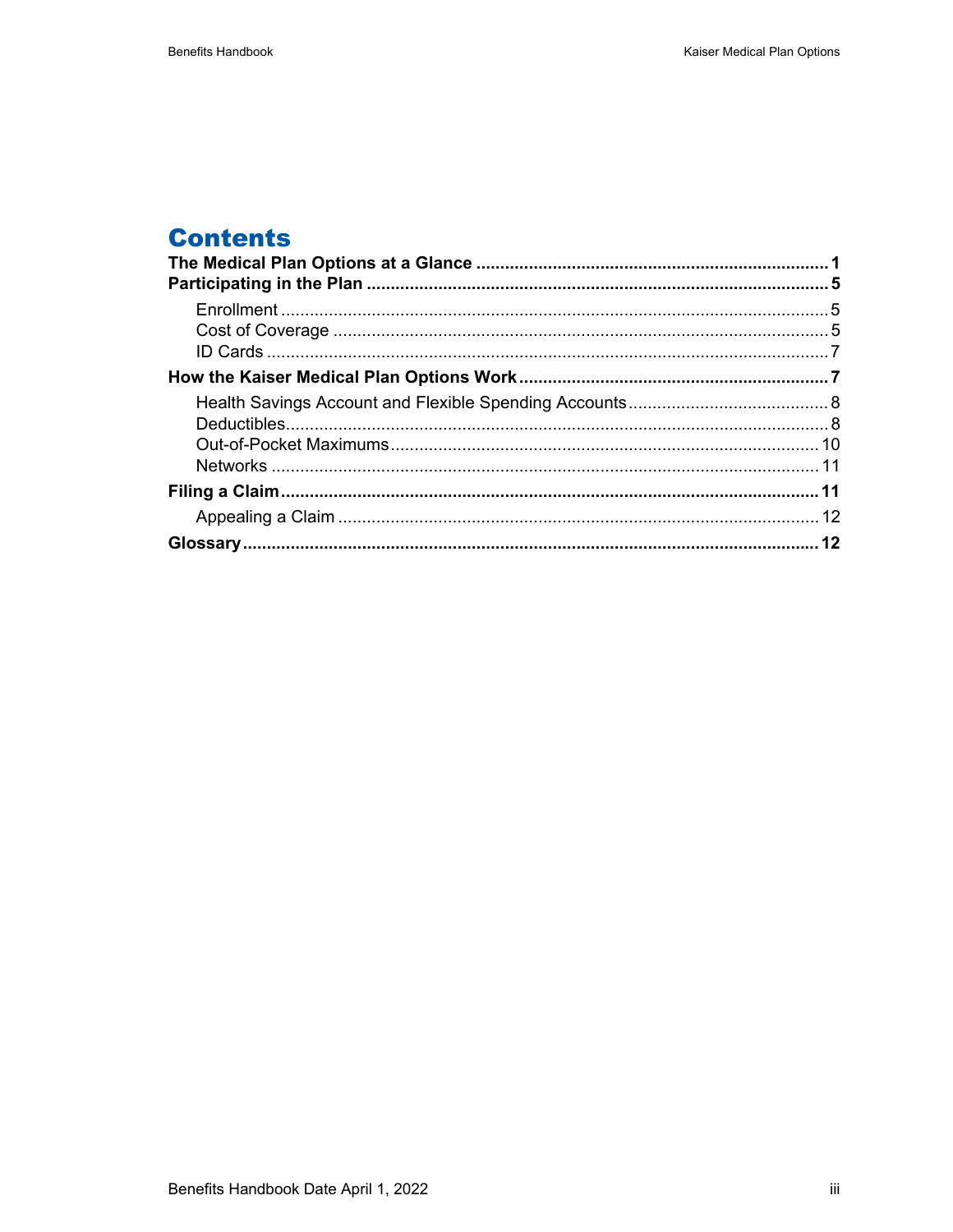# The Medical Plan Options at a Glance

The chart below outlines some important Plan features and coverage information that distinguish the four medical plan options available only to residents of California (CA), Colorado (CO), Georgia (GA), Maryland (MD), Virginia (VA), Oregon (OR), Washington (WA) and Washington D.C. (DC). Additional information is provided throughout this section of the Benefits Handbook, as well as in the Kaiser Permanente Evidence of Coverage available on Colleague Connect (**https://mmcglobal.sharepoint .com/sites/home**)**.** Select **Pay & Benefits**, under **Find a document**, select **Search all documents**.

Please note: The Evidence of Coverage is the binding document between Kaiser Permanente and its members. A Plan physician must determine that the services and supplies are medically necessary to prevent, diagnose, or treat your medical condition. The services and supplies must be provided, prescribed, authorized, or directed by a Plan physician. You must receive the services and supplies at a Plan facility or skilled nursing facility inside our Service Area, except where specifically noted to the contrary in the Evidence of Coverage. For details on the benefit and claims review and adjudication procedures, please refer to Kaiser Permanente's Evidence of Coverage. If there are any discrepancies between benefits included in this Benefits Handbook section and the Evidence of Coverage (EOC), the EOC will govern.

For example: If you are enrolled with family coverage in the \$1,500 Deductible Plan in California, your individual deductible will be limited to \$2,800 (\$3,000 for other regions) and your individual out-of-pocket maximum will be limited to \$3,000 (\$6,000 in other locations). Please refer to Kaiser Permanente's Evidence of Coverage available on Colleague Connect, for additional details.

| <b>Plan feature</b>                                     | \$400<br><b>Deductible</b><br>Plan <sup>1,7</sup>           | \$1,500<br><b>Deductible</b><br>Plan <sup>1,7</sup>                | \$2,850<br><b>Deductible</b><br>Plan <sup>1,7</sup>              |
|---------------------------------------------------------|-------------------------------------------------------------|--------------------------------------------------------------------|------------------------------------------------------------------|
| <b>Deductible</b>                                       | Employee: \$400<br>Family <sup>2</sup> : \$800 <sup>3</sup> | Employee:<br>\$1,500<br>Family <sup>2</sup> : \$3,000 <sup>4</sup> | Employee: \$2,850<br>Family <sup>2</sup> : \$5,700 <sup>3</sup>  |
| Out-of-pocket maximum<br>(including deductible)         | Employee:<br>\$2,200<br>Family <sup>2</sup> : $$4,400^3$    | Employee:<br>\$3,000<br>Family <sup>2</sup> : $$6,0004$            | Employee: \$5,500<br>Family <sup>2</sup> : \$11,000 <sup>3</sup> |
| <b>Coverage levels</b>                                  | 80% COINSURANCE after deductible                            |                                                                    | 70% coinsurance<br>after deductible                              |
| <b>Physician office visits</b>                          |                                                             |                                                                    |                                                                  |
| <b>Primary Care Physician</b><br>(PCP)/Specialist Visit | $$20$ copay <sup>5</sup>                                    | 80% coinsurance<br>after deductible                                | 70% coinsurance<br>after deductible                              |
| <b>Specialist Visit</b>                                 | $$40$ copay <sup>5</sup>                                    | 80% coinsurance<br>after deductible                                | 70% coinsurance<br>after deductible                              |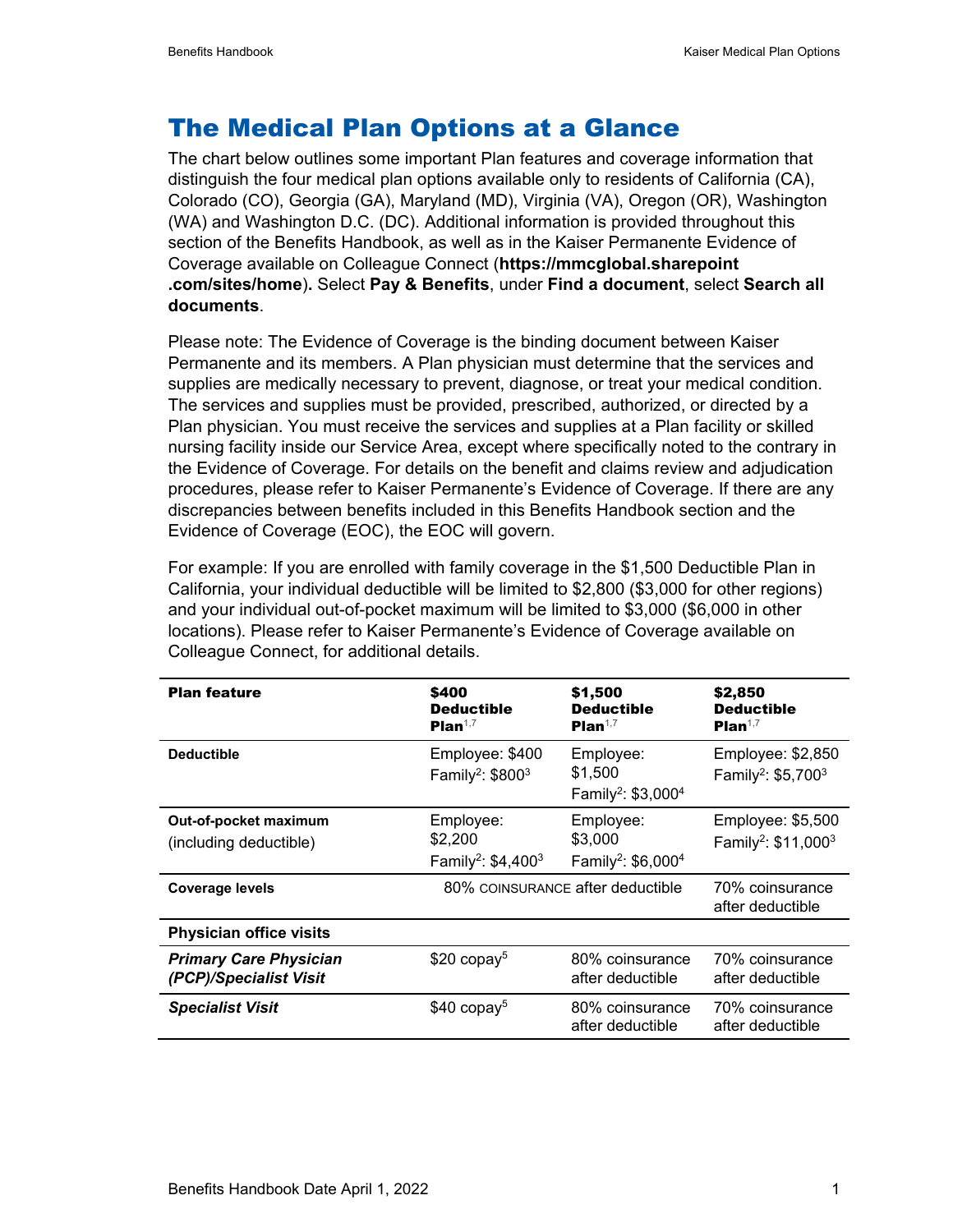| <b>Plan feature</b>                                            | \$400<br><b>Deductible</b><br>Plan <sup>1,7</sup>                                 | \$1,500<br><b>Deductible</b><br>Plan <sup>1,7</sup>                                                                                                                         | \$2,850<br><b>Deductible</b><br>Plan <sup>1,7</sup> |
|----------------------------------------------------------------|-----------------------------------------------------------------------------------|-----------------------------------------------------------------------------------------------------------------------------------------------------------------------------|-----------------------------------------------------|
| <b>Hospital Facility</b>                                       |                                                                                   |                                                                                                                                                                             |                                                     |
| <b>INPATIENT</b>                                               | 80% coinsurance<br>after deductible                                               | 80% coinsurance<br>after deductible                                                                                                                                         | 70% coinsurance<br>after deductible                 |
| <b>OUTPATIENT</b>                                              | 80% coinsurance<br>after deductible                                               | 80% coinsurance<br>after deductible                                                                                                                                         | 70% coinsurance<br>after deductible                 |
| <b>Emergency Room (waived if</b><br>admitted)                  | \$150 copay, then<br>80% coinsurance<br>after deductible                          | 80% coinsurance<br>after deductible                                                                                                                                         | 70% coinsurance<br>after deductible                 |
| <b>Prescription drugs</b>                                      | Kaiser medical center.                                                            | There is a pharmacy network for retail and mail order<br>PRESCRIPTION DRUGS. Prescriptions are purchased through<br>Kaiser Permanente. There is a pharmacy located in every |                                                     |
| Retail Prescriptions <sup>6</sup>                              |                                                                                   |                                                                                                                                                                             |                                                     |
| (30-day supply)                                                |                                                                                   |                                                                                                                                                                             |                                                     |
| Generic                                                        | $$10$ copay <sup>5</sup><br>(these amounts<br>do not apply to<br>the deductible)  | 80% coinsurance<br>after deductible                                                                                                                                         | 70% coinsurance<br>after deductible                 |
| <b>Formulary Brand</b>                                         | $$30$ copay <sup>5</sup><br>(these amounts<br>do not apply to<br>the deductible)  | 80% coinsurance<br>after deductible                                                                                                                                         | 70% coinsurance<br>after deductible                 |
| Non-Formulary Brand                                            | $$60$ copay <sup>5</sup><br>(these amounts<br>do not apply to<br>the deductible)  | 80% coinsurance<br>after deductible                                                                                                                                         | 70% coinsurance<br>after deductible                 |
| <b>Mail-order Prescriptions<sup>6</sup></b><br>(90-day supply) |                                                                                   |                                                                                                                                                                             |                                                     |
| Generic                                                        | $$25$ copay <sup>5</sup><br>(these amounts<br>do not apply to<br>the deductible)  | 80% coinsurance<br>after deductible                                                                                                                                         | 70% coinsurance<br>after deductible                 |
| <b>Formulary Brand</b>                                         | $$75$ copay <sup>5</sup><br>(these amounts<br>do not apply to<br>the deductible)  | 80% coinsurance<br>after deductible                                                                                                                                         | 70% coinsurance<br>after deductible                 |
| Non-Formulary Brand<br>o,                                      | $$150$ copay <sup>5</sup><br>(these amounts<br>do not apply to<br>the deductible) | 80% coinsurance<br>after deductible                                                                                                                                         | 70% coinsurance<br>after deductible                 |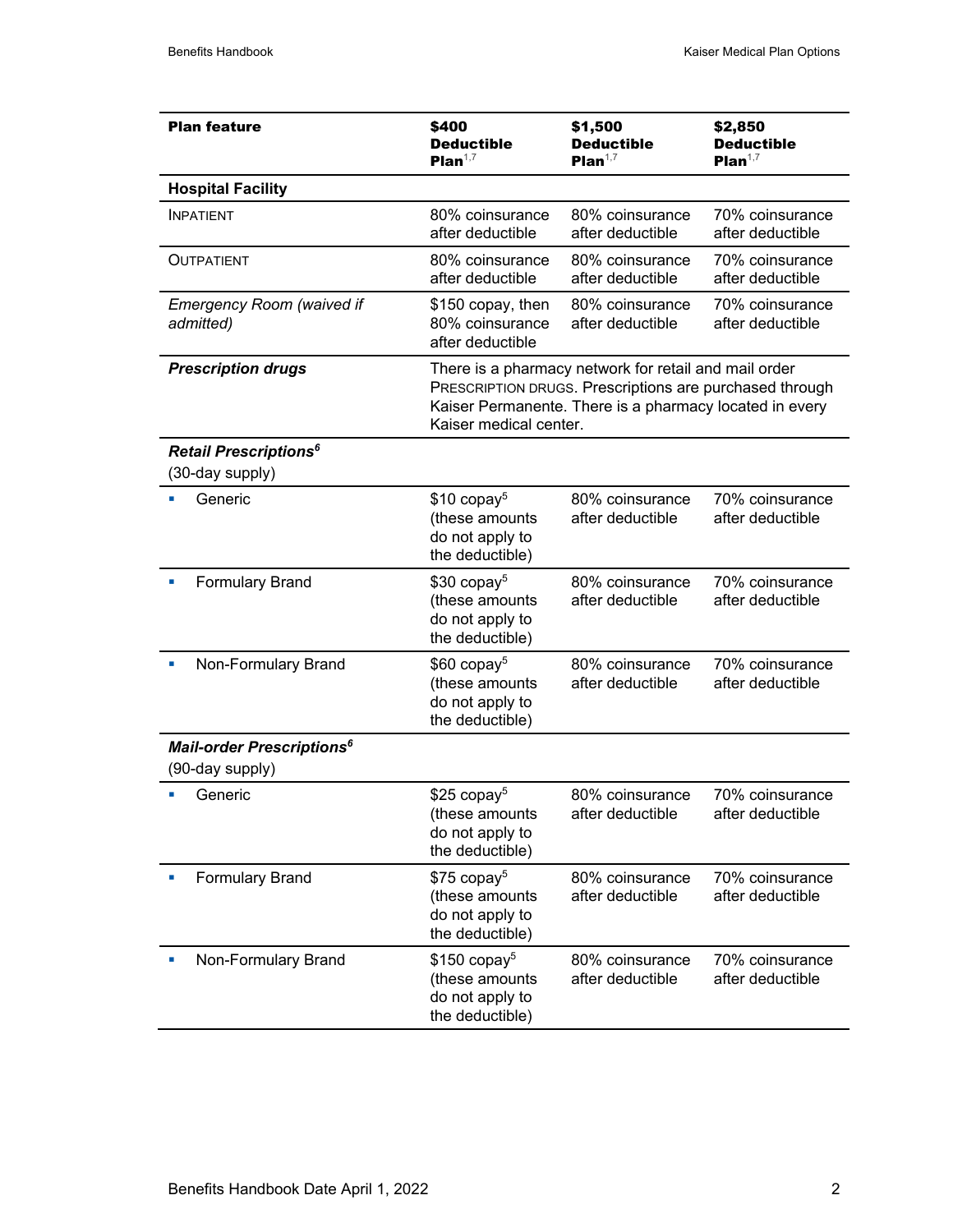| <b>Plan feature</b>        | \$400<br><b>Deductible</b><br>Plan <sup>1,7</sup>                                                                                                                        | \$1,500<br><b>Deductible</b><br>Plan <sup>1,7</sup>                                                                                                                 | \$2,850<br><b>Deductible</b><br>Plan <sup>1,7</sup> |
|----------------------------|--------------------------------------------------------------------------------------------------------------------------------------------------------------------------|---------------------------------------------------------------------------------------------------------------------------------------------------------------------|-----------------------------------------------------|
| <b>Contact Information</b> | Contact for Medical and Prescription Drug Services:<br>Kaiser Permanente (Claims Administrator)<br>See the Kaiser Claims Administrator chart for address<br>information. |                                                                                                                                                                     |                                                     |
|                            | region below.<br>WA)                                                                                                                                                     | Kaiser Customer Service: See the phone numbers listed by<br>Website: www.kp.org (for regions outside of WA)<br>Website: www.kp.org/wa (WA area outside of Southwest |                                                     |
|                            | decisions are final and binding.                                                                                                                                         | Marsh McLennan does not administer claims under this<br>plan. For medical and prescription drug claims, Kaiser's                                                    |                                                     |

These plans are named for the deductible applicable to the "individual" for in-network service providers. The deductibles applicable to any other coverage level (for example, "Family coverage") or for services provided by out-of-network service providers will be significantly higher than (in many instances, double) the amounts captured in the names of the plans.

- <sup>2</sup> "Family" applies to all coverage levels except, Employee-Only.
- $3$  Not "True" Family: For the \$400 and \$2,850 Deductible Plans, if more than one person in a family is covered under this plan, there are two ways the plan will begin to pay benefits for a covered family member. When a family member meets his or her individual deductible, benefits begin for that family member only, but not for the other family members. When the family deductible is met, benefits begin for every covered family member whether or not they have met their own individual deductibles. The family deductible can only be met by one family member or a combination of family members, as amounts counted toward individual deductibles count toward the larger family deductible. The out-ofpocket maximum functions in the same way. When a family member meets his or her individual out-ofpocket maximum, the out-of-pocket maximum is satisfied for that family member only, but not for the other family members. When the family out-of-pocket maximum is met, the out-of-pocket maximum is satisfied for every covered family member whether or not they have met their own individual out-ofpocket maximums. The family out-of-pocket maximum can only be met by one family member or a combination of family members, as amounts counted toward individual out-of-pocket maximums count toward the larger family out-of-pocket maximum.
- 4 "True" Family: The \$1,500 Deductible Plan does not require that you or a covered eligible family member meet the "individual" deductible in order to satisfy the family deductible. If more than one person in a family is covered under this plan, benefits begin for any one covered family member only after the family deductible is satisfied. The family deductible may be met by one family member or a combination of family members. The out-of-pocket maximum functions in the same way. If more than one person in a family is covered under this plan, the out-of-pocket maximum is satisfied for any one covered family member when the family out-of-pocket maximum is satisfied. The family out-of-pocket maximum may be met by one family member or a combination of family members.
- $5$  Office visit copays and prescriptions do not apply toward the annual deductible.
- $6$  Please note your Rx benefits may vary from what is shown depending on your state of residence. Please refer to the Kaiser Permanente Evidence of Coverage for more detail.
- <sup>7</sup> Kaiser does not provide out-of-network coverage except in an emergency.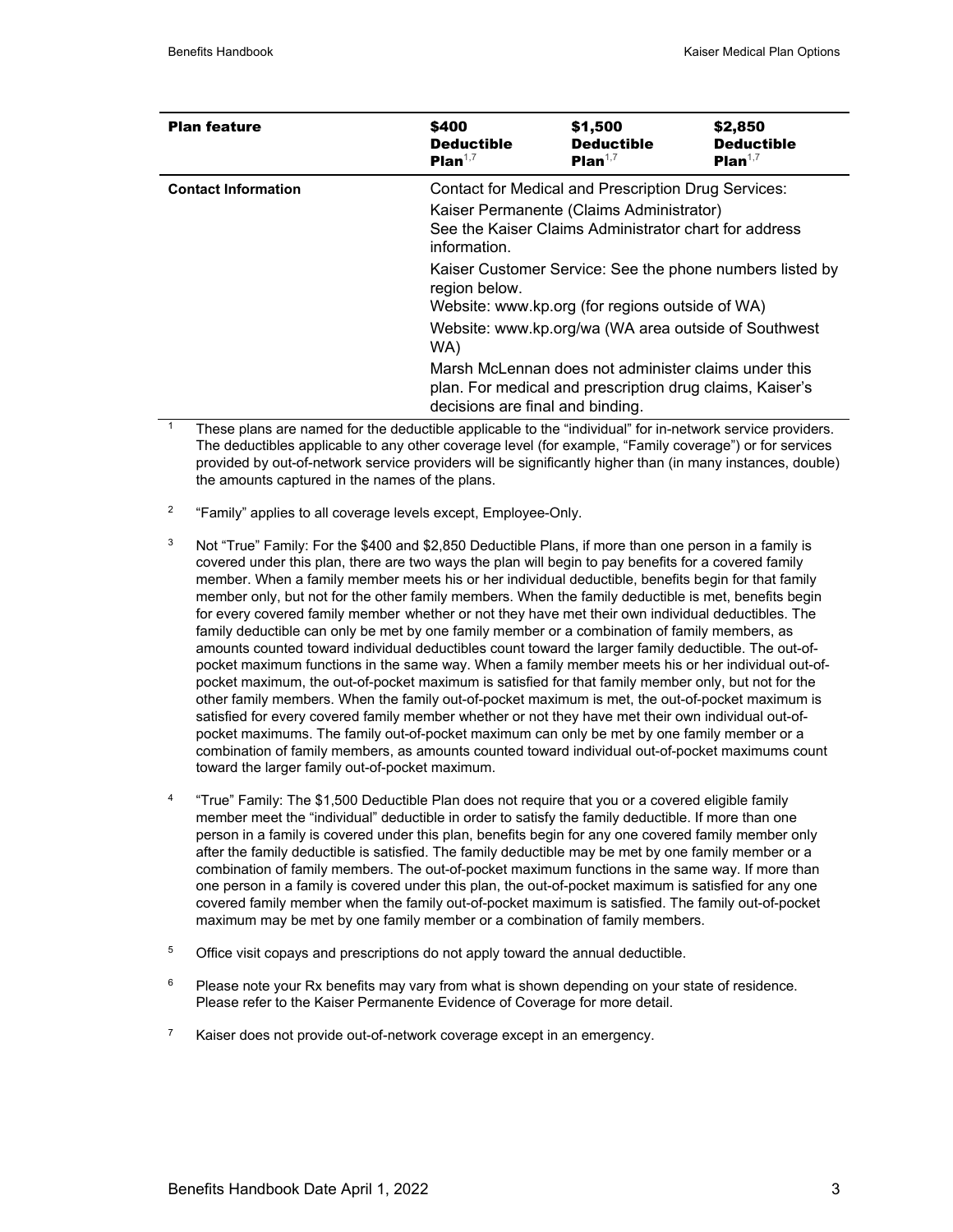### *Kaiser Claims Administrator Address Information*

**Kaiser Permanente- Northern CA**  P.O. Box 12923 Oakland, CA 94612

### **Kaiser Permanente- Southern CA**

P.O. Box 7004 Downey, CA 90242-0361

### **Kaiser Permanente- CO**

P.O. Box 373150 Denver, CO 80237-9998

### **Kaiser Permanente- GA**

P.O. Box 370010 Denver, CO 80237-9998

### **Kaiser Permanente- Mid-Atlantic (MD, VA, DC)**

P.O. Box 371860 Denver, CO 80237-9998

### **Kaiser Permanente- Northwest (Oregon and Southwest WA)**

P.O. Box 370050 Denver, CO 80237-9998

### **Kaiser Permanente- Washington (Western Washington and Spokane area)**  P.O. Box 34585

Seattle, WA 98124-1585

### *Kaiser Customer Service Phone Numbers*

| <b>Region</b>                                 | <b>Toll Free</b> | <b>TTY</b> |
|-----------------------------------------------|------------------|------------|
| Georgia                                       | +1 888 865 5813  | 711        |
| Northern California                           | +1 800 464 4000  | 711        |
| Southern California                           | +1 800 464 4000  | 711        |
| Northwest (Oregon and<br>Southwest WA)        | +1 800 813 2000  | 711        |
| Colorado                                      | +1 800 632 9700  | 711        |
| Mid-Atlantic (MAS)                            | +1 800 777 7902  | 711        |
| Washington (Western<br>Washington and Spokane |                  |            |
| area)                                         | +1 888 901 4636  | 711        |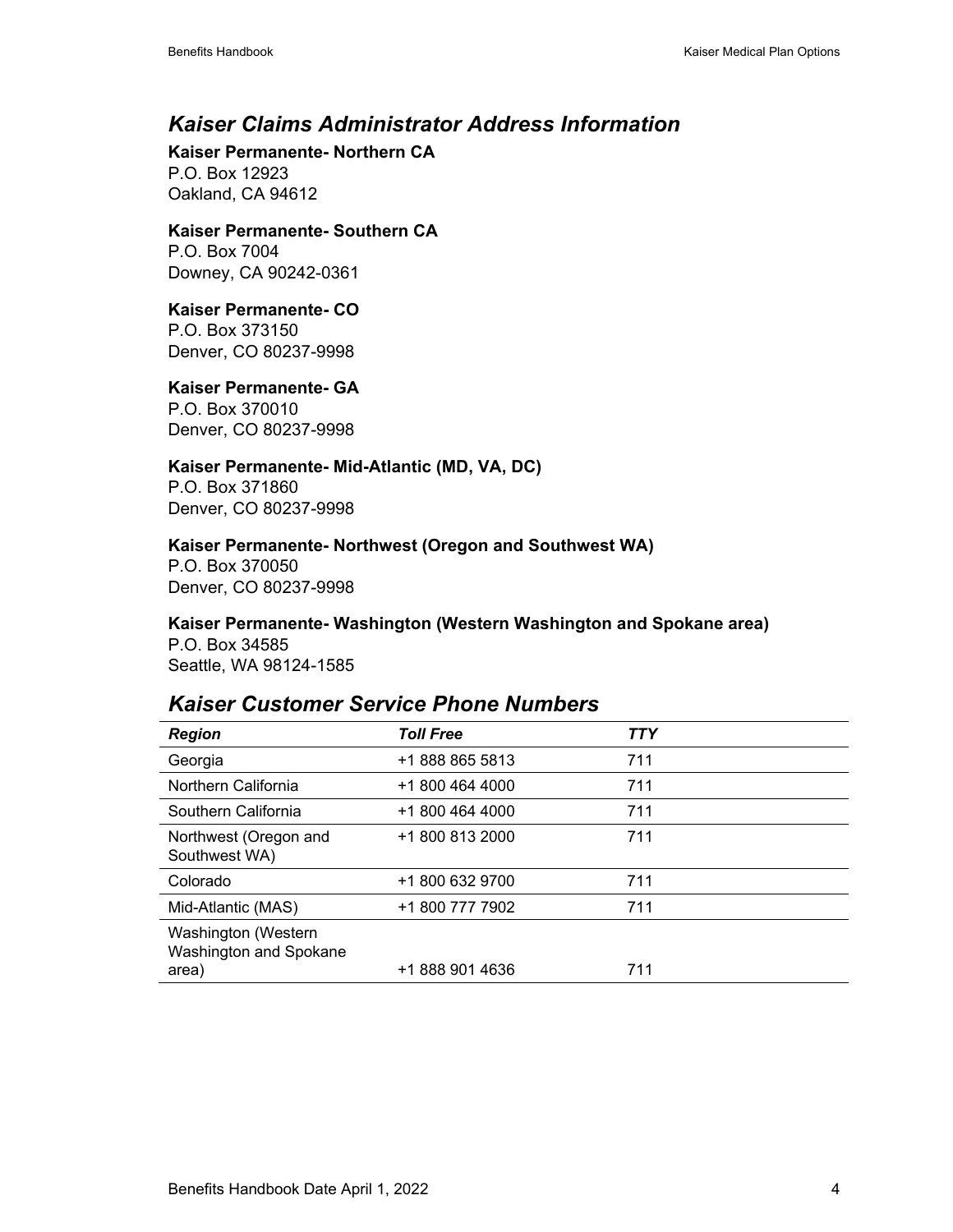# Participating in the Plan

You are eligible to participate in the Plan if you meet the eligibility requirements described in the *Participating in Healthcare Benefits* section. The Kaiser medical plan options are available only if you live in CA, CO, GA, MD, OR, VA, WA, and DC.

You have the option to cover your family members who meet the eligibility requirements that are described in the *Participating in Healthcare Benefits* section.

### Retiree Eligibility

Certain retirees and their eligible family members who are not yet deemed to be eligible for Medicare may also be eligible for coverage under this Plan. For information on the eligibility requirements, how to participate and the cost of coverage, see the *Participating in Pre-65 Retiree Medical Coverage* section.

### **Enrollment**

To participate in this Plan, you must enroll for coverage. You may enroll only:

- **•** within 30 days of the date you become eligible to participate
- during Annual Enrollment (generally in November with respect to overage for the following calendar year)
- within 60 days of a qualifying change in family status that makes you eligible to enroll
- within 30 days of losing other coverage that you had relied upon when you waived your opportunity to enroll in this Plan.

Enrollment procedures for you and your eligible family members are described in the *Participating in Healthcare Benefits* section.

### Cost of Coverage

You and the Company share the cost of coverage for both you and your eligible family members.

The cost of your coverage depends on the plan option and level of coverage you choose. The cost may change each year.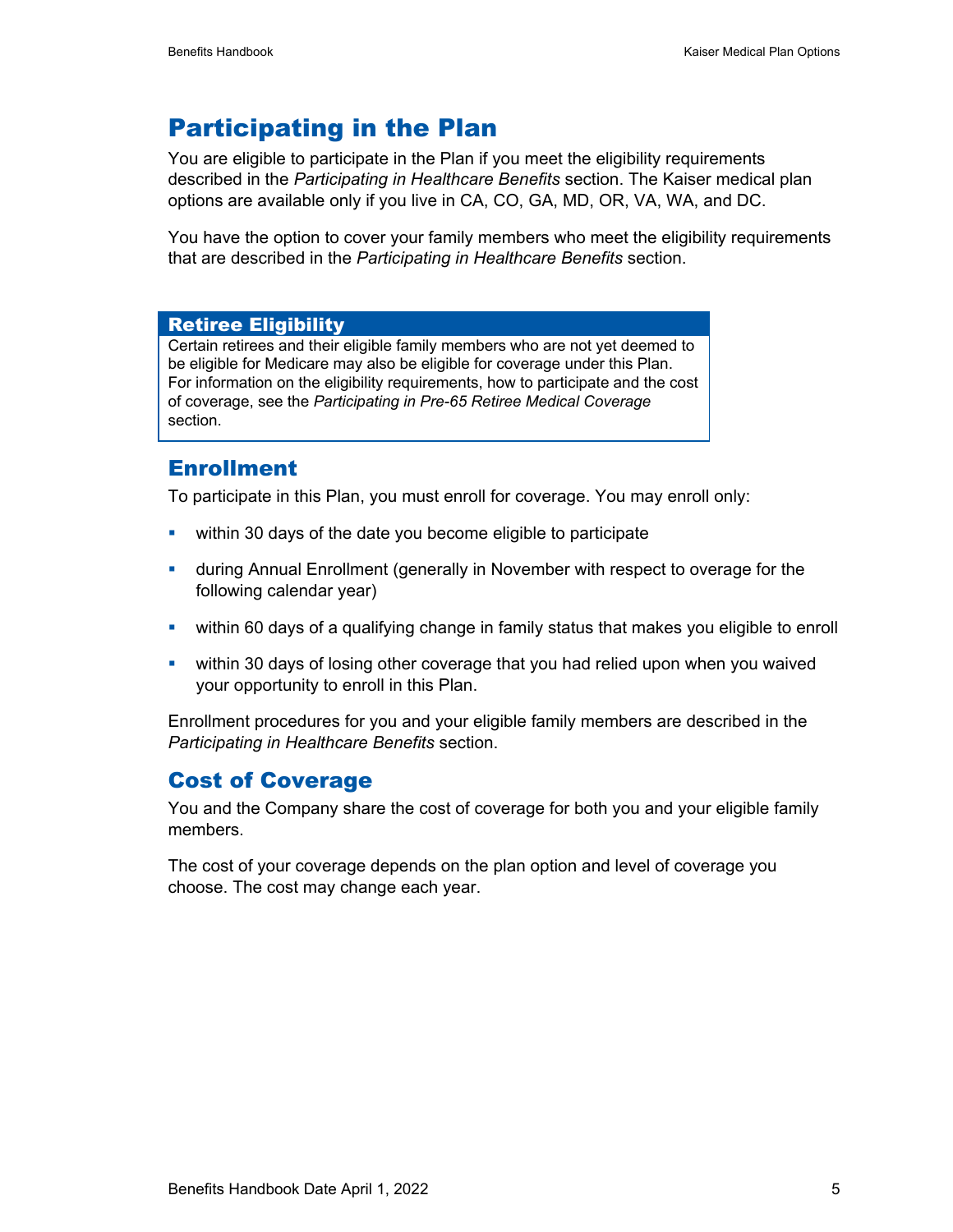You can choose from four levels of coverage. Cost for each coverage level for eligible Marsh McLennan Employees (other than Marsh & McLennan Agency LLC – Northeast (MMA-Northeast), Security Insurance Services of Marsh & McLennan Agency LLC) or Marsh & McLennan Agency LLC, Private Client Services – National Region (MMA PCS – National) is shown below.

|                                                 | \$400 Deductible Plan    |             | \$1,500 Deductible Plan  |             | \$2,850 Deductible Plan  |                    |
|-------------------------------------------------|--------------------------|-------------|--------------------------|-------------|--------------------------|--------------------|
| <b>Coverage Level</b>                           | Semi-<br>monthly<br>cost | Weekly cost | Semi-<br>monthly<br>cost | Weekly cost | Semi-<br>monthly<br>cost | <b>Weekly cost</b> |
| <b>Employee Only</b>                            | \$171.50                 | \$79.15     | \$75.50                  | \$34.84     | \$28.81                  | \$13.29            |
| Employee +<br><b>Spouse/Domestic</b><br>Partner | \$428.49                 | \$197.76    | \$199.76                 | \$92.19     | \$95.59                  | \$44.12            |
| Employee + Child(ren)                           | \$342.98                 | \$158.30    | \$150.97                 | \$69.68     | \$64.87                  | \$29.94            |
| <b>Employee + Family</b>                        | \$617.14                 | \$284.83    | \$282.80                 | \$130.52    | \$131.27                 | \$60.58            |

**Medical rates are not available for employees of MMA-Northeast or Security Insurance Services of Marsh & McLennan Agency LLC. For contribution rates, contact HR Services at +1 866 374 2662, any business day, from 8:00 a.m. to 8:00 p.m. Eastern time.** 

See the *Participating in Healthcare Benefits* section for more information on the cost of your coverage, such as information about taxes.

### *Imputed Income for Domestic Partner Coverage*

If you cover your domestic partner or your domestic partner's children, there may be imputed income for the value of the coverage for those family members. See the *Participating in Healthcare Benefits* section for more information on imputed income for domestic partner coverage.

### Section 152 **Dependents**

If your domestic partner (or his or her child(ren)) qualifies as a dependent under IRS Section 152, imputed income does not apply.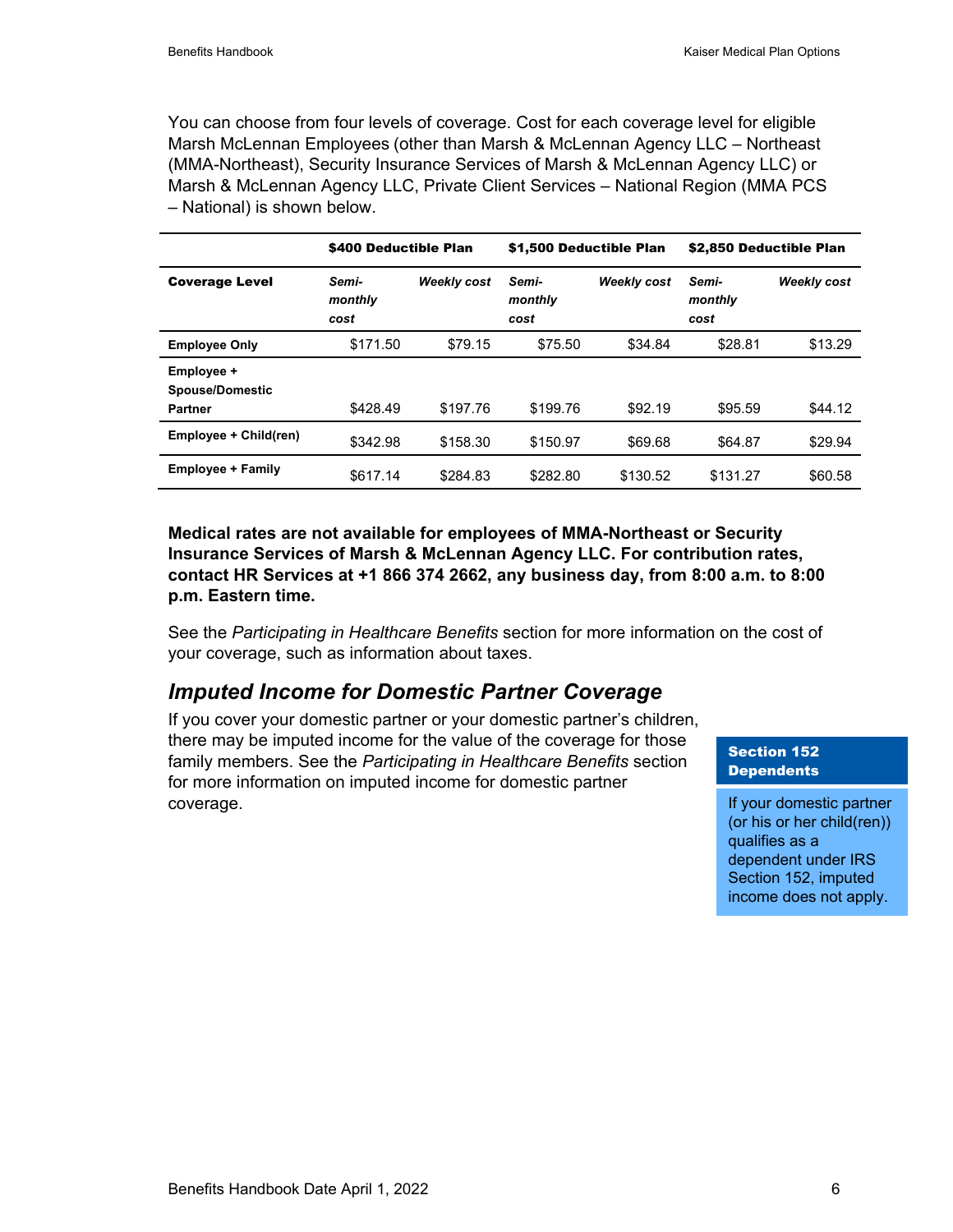The table below shows the imputed income amounts for all eligible Marsh McLennan Employees (including MMA-Northeast and Security Insurance Services of Marsh & McLennan Agency LLC):

|                   | <b>Imputed Income for Domestic Partner Coverage</b>                                       |                    |                          |                    |                          |                    |
|-------------------|-------------------------------------------------------------------------------------------|--------------------|--------------------------|--------------------|--------------------------|--------------------|
|                   | \$400 Deductible Plan                                                                     |                    | \$1,500 Deductible Plan  |                    | \$2,850 Deductible Plan  |                    |
| Coverage<br>Level | Semi-<br>monthly<br>cost                                                                  | <b>Weekly cost</b> | Semi-<br>monthly<br>cost | <b>Weekly cost</b> | Semi-<br>monthly<br>cost | <b>Weekly cost</b> |
|                   | <b>Employee + Domestic Partner (non-qualified)</b>                                        |                    |                          |                    |                          |                    |
|                   | \$435.19                                                                                  | \$200.86           | \$327.84                 | \$151.31           | \$297.63                 | \$137.37           |
|                   | Employee + Child(ren) (non-qualified)                                                     |                    |                          |                    |                          |                    |
|                   | \$310.85                                                                                  | \$143.47           | \$234.17                 | \$108.08           | \$212.59                 | \$98.12            |
|                   | Employee + Domestic Partner (non-qualified) & Child(ren)                                  |                    |                          |                    |                          |                    |
|                   | \$466.28                                                                                  | \$215.20           | \$351.26                 | \$162.11           | \$318.90                 | \$147.18           |
|                   | Employee + Domestic Partner & Child(ren) (Domestic Partner and Child(ren) (non-qualified) |                    |                          |                    |                          |                    |
|                   | \$777.13                                                                                  | \$358.67           | \$585.43                 | \$270.19           | \$531.49                 | \$245.30           |

### ID Cards

If you are enrolled in employee only coverage you will automatically be sent one ID card for your medical coverage and prescription drug coverage. You will be sent on additional ID card if you enroll one or more family members in the Plan. Each enrolled family member will receive their own ID card.

You will be sent your ID card(s) within 7 to 10 days of your enrollment. You may also access your digital ID card via www.kp.org. Be sure to select your applicable Kaiser region.

You may request additional ID cards. Contact Member Services or go to www.kp.org (for regions outside of WA) and www.kp.org/wa (for Western Washington and Spokane area).

# How the Kaiser Medical Plan Options Work

This Plan helps you and your family to pay for medical care. Generally, the Plan's reimbursement is 80% for most services (70% under the \$2,850 Deductible Plan). You select a primary care physician (PCP) who will manage your care and refer you to a specialist or other provider in the network if necessary. **Except in an emergency or for services authorized by Kaiser you do not receive benefits if you receive care outside the network.** Note: For emergency care outside the network, you will be responsible to pay the billed charges subject to deductible, coinsurance and out-ofpocket if Kaiser cannot have the charges re-priced through their relationship with the vendors who re-price claims via their network.

For more information, including coverage criteria, other limitations of covered services, and excluded services, see the Kaiser Permanente Evidence of Coverage (EOC) available on Colleague Connect (**https://mmcglobal.sharepoint.com/sites/home**)**.**  Select **Pay & Benefits**, under **Find a document**, select **Search all documents**.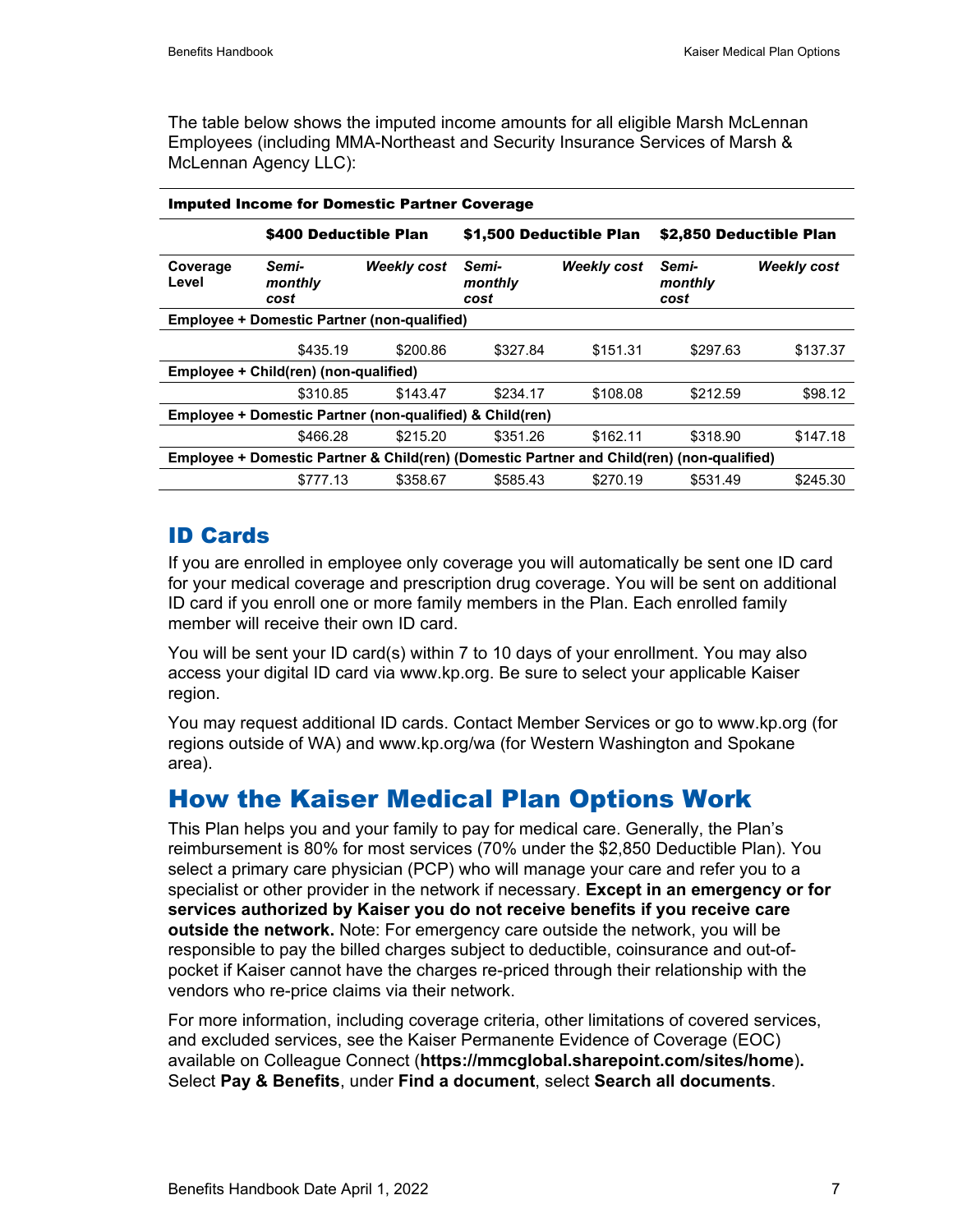Some services have specific limits or restrictions; as described in the Kaiser EOC.

Benefits are only paid for medically necessary charges or for specified wellness care expenses.

Preauthorization may be required in order to receive coverage for certain services.

### Health Savings Account and Flexible Spending **Accounts**

If you are a participant in the \$400 Deductible Plan, you can elect a Flexible Spending Account (FSA) that allows you to put aside money before taxes are withheld so that you can pay for eligible medical, dental and vision expenses that are not reimbursed by any other coverage that you and your qualifying family members have. If you elect the \$1,500 Deductible Plan or the \$2,850 Deductible Plan, you can elect to participate instead in a Health Savings Account (HSA) and, if you choose, a Limited Purpose Health Care Flexible Spending Account (LPHCFSA).

For details about the FSA, HSA, or the LPHCFSA, see the *Health Care Flexible Spending Account, Health Savings Account, or Limited Purpose Health Care Flexible Spending Account* sections.

### **Deductibles**

The deductible is the amount that must be paid before the Plan will reimburse any benefits.

The deductibles vary under each of the medical plan options available to you (as shown in the table below).

| <b>Plan feature</b> | \$400 Deductible               | \$1,500 Deductible               | \$2,850 Deductible                         |
|---------------------|--------------------------------|----------------------------------|--------------------------------------------|
|                     | Plan <sup>4</sup>              | Plan <sup>4</sup>                | Plan <sup>4</sup>                          |
| <b>Deductible</b>   | Employee: \$400                | Employee: $$1,500$               | Employee: \$2,850                          |
|                     | Family <sup>1</sup> : $$800^2$ | Family <sup>1</sup> : $$3,000^3$ | Family <sup>1</sup> : \$5,700 <sup>2</sup> |

1 "Family" applies to all coverage levels except, Employee-Only.

<sup>2</sup> Not "True" Family: For the \$400 and \$2,850 Deductible Plans, if more than one person in a family is covered under this plan, there are two ways the plan will begin to pay benefits for a covered family member. When a family member meets his or her individual deductible, benefits begin for that family member only, but not for the other family members. When the family deductible is met, benefits begin for every covered family member whether or not they have met their own individual deductibles. The family deductible can only be met by one family member or a combination of family members, as amounts counted toward individual deductibles count toward the larger family deductible. The out-ofpocket maximum functions in the same way. When a family member meets his or her individual out-ofpocket maximum, the out-of-pocket maximum is satisfied for that family member only, but not for the other family members. When the family out-of-pocket maximum is met, the out-of-pocket maximum is satisfied for every covered family member whether or not they have met their own individual out-ofpocket maximums. The family out-of-pocket maximum can only be met by one family member or a combination of family members, as amounts counted toward individual out-of-pocket maximums count toward the larger family out-of-pocket maximum.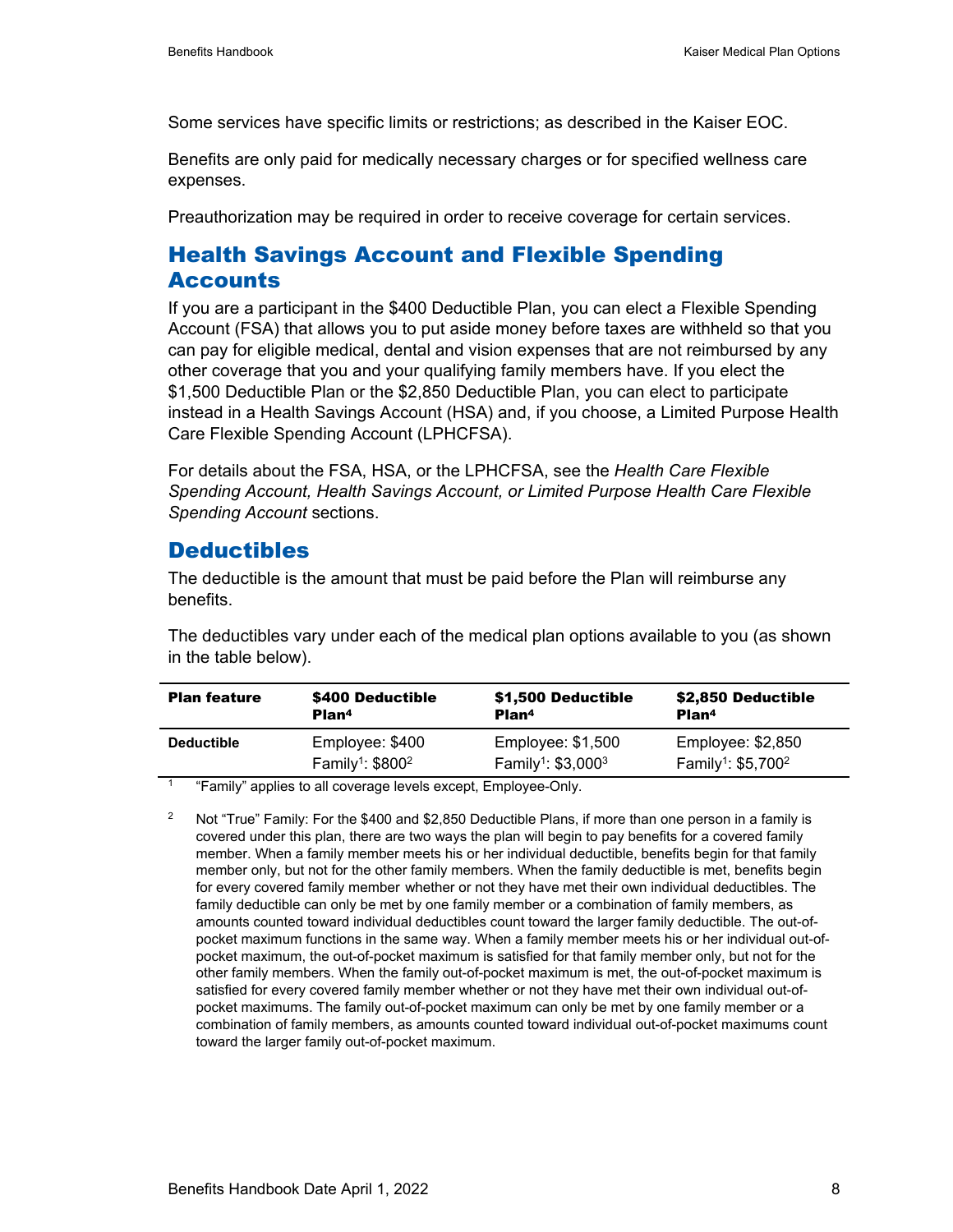- <sup>3</sup> "True" Family: The \$1,500 Deductible Plan does not require that you or a covered eligible family member meet the "individual" deductible in order to satisfy the family deductible. If more than one person in a family is covered under this plan, benefits begin for any one covered family member only after the family deductible is satisfied. The family deductible may be met by one family member or a combination of family members. The out-of-pocket maximum functions in the same way. If more than one person in a family is covered under this plan, the out-of-pocket maximum is satisfied for any one covered family member when the family out-of-pocket maximum is satisfied. The family out-of-pocket maximum may be met by one family member or a combination of family members.
- <sup>4</sup> These plans are named for the deductible applicable to the "individual" for in-network service providers. The deductibles applicable to any other coverage level (for example, "Family coverage") or for services provided by out-of-network service providers will be significantly higher than (in many instances, double) the amounts captured in the names of the plans.

### *How do deductibles work?*

### **Under the \$400 Deductible Plan**

The Plan will begin reimbursing benefits for a covered family member (including a newborn) once he or she has met the individual deductible (even if the entire family deductible has not been met). The family deductible is the maximum amount you have to pay before the Plan will reimburse any benefits. Doctor visit copays (including ER and urgent care) and prescription drugs do not count toward the deductible for the \$400 Deductible Plan.

### **Under the \$1,500 Deductible Plan**

If the "employee" coverage level is elected, the Plan will begin reimbursing benefits for the one covered individual once he or she has met the individual deductible.

For all regions except California, for any other coverage level (employee + spouse, employee + child(ren) or family), the Plan will begin reimbursing benefits for a covered family member (including a newborn) once the family deductible is met. In meeting your family deductible, each family member's (including a newborn's) covered expenses (medical and prescription drug expenses) count toward the family deductible. Once this family deductible is met, the Plan will pay benefits for all family members.

In California only, the Plan will begin reimbursing benefits for a covered family member (including a newborn) once he or she has met a deductible of \$2,800, (even if the entire family deductible has not been met). The family deductible is the maximum amount you have to pay before the Plan will reimburse any benefits.

### **Under the \$2,850 Deductible Plan**

The Plan will begin reimbursing benefits for a covered family member (including a newborn) once he or she has met the individual deductible (even if the entire family deductible has not been met). The family deductible is the maximum amount you have to pay before the Plan will reimburse any benefits.

### *Do I have to meet a new deductible every year?*

You and your family members will have to meet a new deductible each year.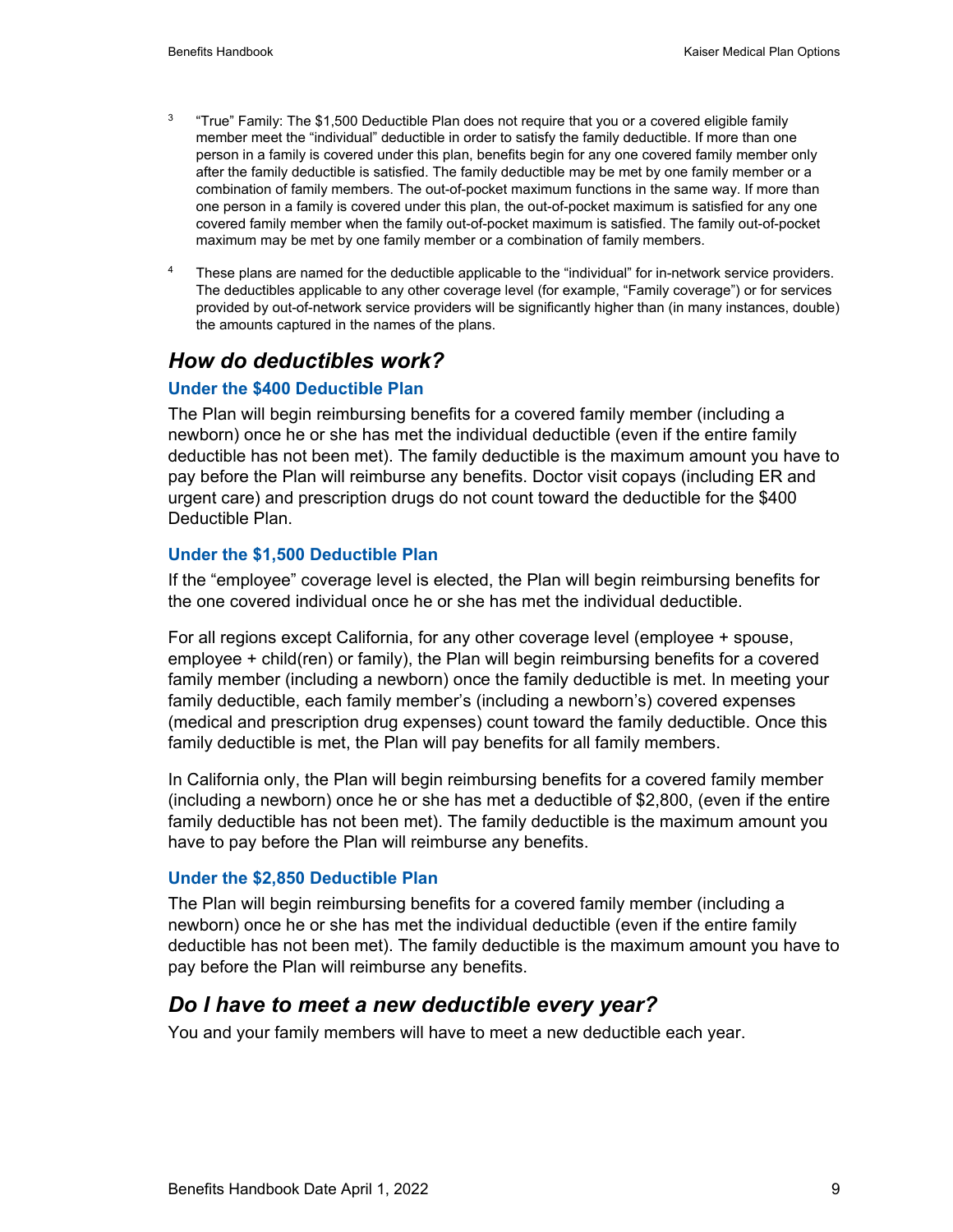### *What expenses apply toward the deductible?*

### **Under the \$400 Deductible Plan**

Most of your medical expenses apply toward the deductible. Doctor visit copays (including ER and urgent care) and prescription drug expenses do not count toward the deductible for the \$400 Deductible Plan.

### **Under the \$1,500 Deductible Plan**

Most of your medical and prescription drug expenses (including preventive drugs) apply toward the deductible.

### **Under the \$2,850 Deductible Plan**

Most of your medical and prescription drug expenses (including preventive drugs) apply toward the deductible.

### Out-of-Pocket Maximums

The maximum amount you have to pay toward the cost of the medical care you receive in the course of one year (excluding your contributions to participate in the plan). The out-of-pocket maximums vary under each of the medical plan options as follows:

| Employee: \$2,200<br>Employee: $$3,000$<br>Out-of-pocket maximum                                                                                        | Employee: \$5,500 |
|---------------------------------------------------------------------------------------------------------------------------------------------------------|-------------------|
| Family <sup>1</sup> : \$11,000 <sup>2</sup><br>Family <sup>1</sup> : $$6,000^3$<br>Family <sup>1</sup> : \$4,400 <sup>2</sup><br>(including deductible) |                   |
|                                                                                                                                                         |                   |

1 "Family" applies to all coverage levels except, Employee-Only.

<sup>2</sup> Not "True" Family: For the \$400 and \$2,850 Deductible Plans, if more than one person in a family is covered under this plan, there are two ways the plan will begin to pay benefits for a covered family member. When a family member meets his or her individual deductible, benefits begin for that family member only, but not for the other family members. When the family deductible is met, benefits begin for every covered family member whether or not they have met their own individual deductibles. The family deductible can only be met by one family member or a combination of family members, as amounts counted toward individual deductibles count toward the larger family deductible. The out-ofpocket maximum functions in the same way. When a family member meets his or her individual out-ofpocket maximum, the out-of-pocket maximum is satisfied for that family member only, but not for the other family members. When the family out-of-pocket maximum is met, the out-of-pocket maximum is satisfied for every covered family member whether or not they have met their own individual out-ofpocket maximums. The family out-of-pocket maximum can only be met by one family member or a combination of family members, as amounts counted toward individual out-of-pocket maximums count toward the larger family out-of-pocket maximum.

- $3$  "True" Family: The \$1,500 Deductible Plan does not require that you or a covered eligible family member meet the "individual" deductible in order to satisfy the family deductible. If more than one person in a family is covered under this plan, benefits begin for any one covered family member only after the family deductible is satisfied. The family deductible may be met by one family member or a combination of family members. The out-of-pocket maximum functions in the same way. If more than one person in a family is covered under this plan, the out-of-pocket maximum is satisfied for any one covered family member when the family out-of-pocket maximum is satisfied. The family out-of-pocket maximum may be met by one family member or a combination of family members.
- <sup>4</sup> These plans are named for the deductible applicable to the "individual" for in-network service providers. The deductibles applicable to any other coverage level (for example, "Family coverage") or for services provided by out-of-network service providers will be significantly higher than (in many instances, double) the amounts captured in the names of the plans.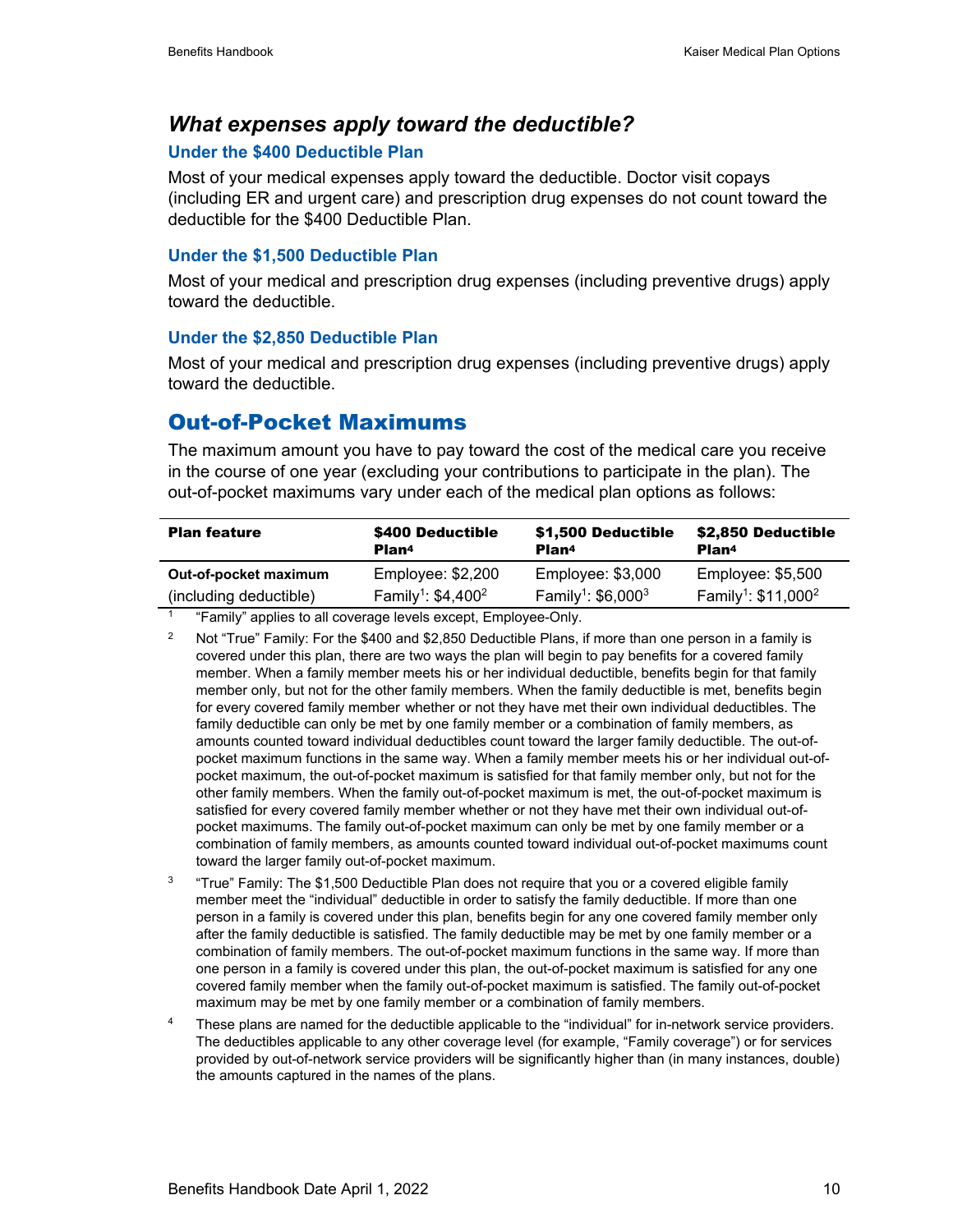Prescription drug expenses apply toward the out-of-pocket maximum.

Your deductible applies toward your out-of-pocket maximum.

### *How does the annual out-of-pocket maximum (limit) work for family members?*

### **Under the \$400 Deductible Plan**

The Plan will begin reimbursing benefits for a covered family member (including a newborn) at 100% once he or she has met the individual out-of-pocket maximum (even if the entire family out-of-pocket maximum has not been met).

### **Under the \$1,500 Deductible Plan**

In meeting your family out-of-pocket maximum, each family member's (including a newborn's) covered expenses (medical and prescription drug expenses) count toward the family out-of-pocket maximum.

For all regions except California, if you cover eligible family members, you must meet the family out-of-pocket maximum. Once this out-of-pocket maximum has been met, the Plan will pay benefits for all family members at 100%.

In California only, the Plan will begin reimbursing benefits for a covered family member (including a newborn) at 100% once he or she has met the individual out-of-pocket maximum of \$3,000 (even if the entire family out-of-pocket maximum has not been met).

### **Under the \$2,850 Deductible Plan**

The Plan will begin reimbursing benefits for a covered family member (including a newborn) at 100% once he or she has met the individual out-of-pocket maximum (even if the entire family out-of-pocket maximum has not been met).

### **Networks**

### *Is there a network of doctors and hospitals that I have to use?*

The Plan only covers in-network claims. Out-of-network claims are only covered if there's an emergency or if Kaiser authorizes a specific service.

# Filing a Claim

### *How do I file a claim for benefits?*

In almost all cases, you do not have to file a claim form. The provider will file a claim directly with the Claims Administrator. Once the claim is processed you will be billed for the appropriate coinsurance amount.

Typically, if you receive services from a provider who does not participate in the network, those services will not be covered. Out-of-network benefits are not covered under the Plan except in an emergency or if authorized by Kaiser.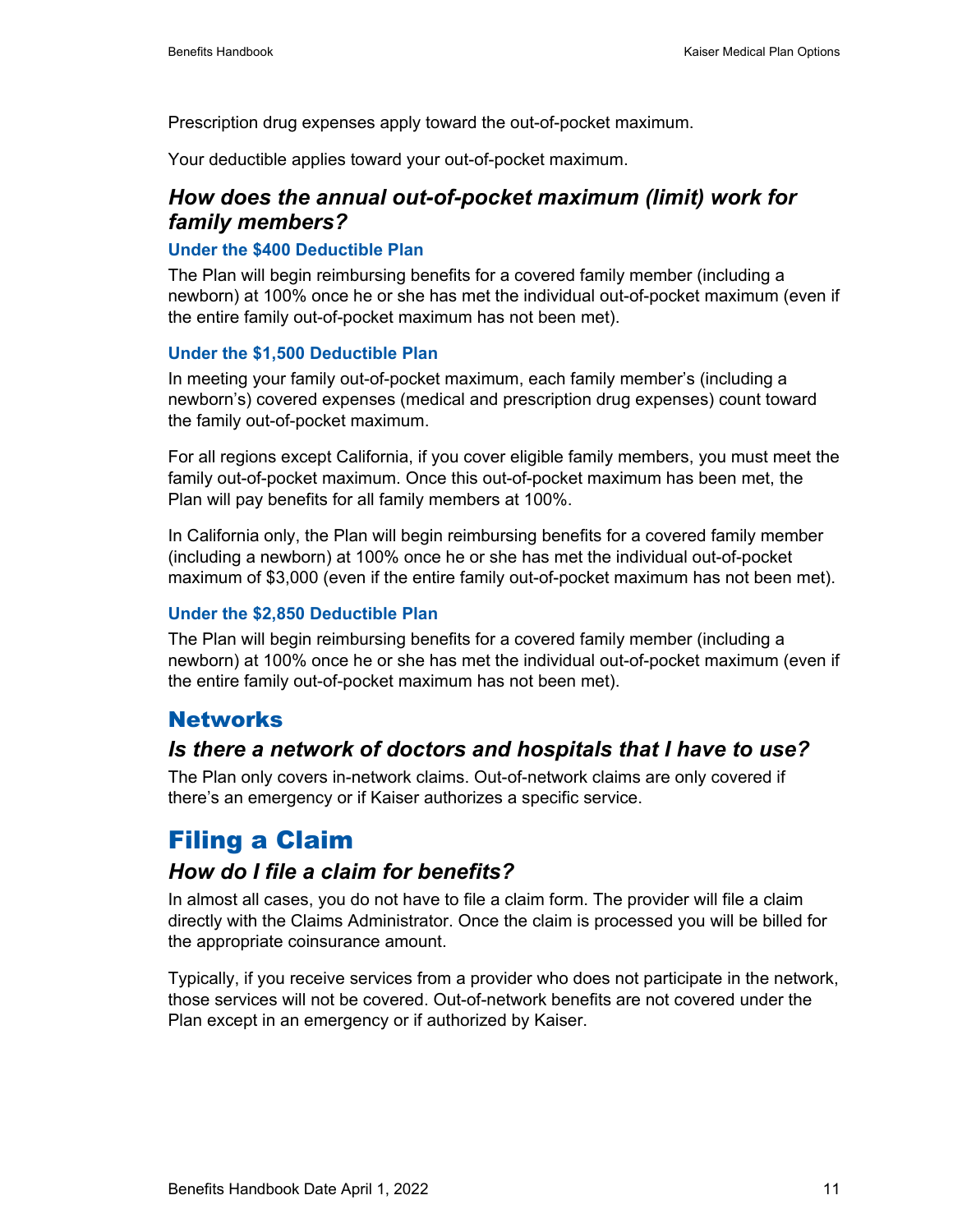## Appealing a Claim

There are special rules, procedures and deadlines that apply to appeals of benefit determinations and denied claims and you have special legal rights under ERISA. Please refer to the *Administrative Information* section for a description of the appeal process.

## **Glossary**

### ACTIVELY-AT-WORK

As a new hire, you are "Actively-At-Work" on the first day that you begin fulfilling your job responsibilities with the Company at a Company-approved location. If you are absent for any reason on your scheduled first day of work, your coverage will not begin on that date. For example, if you are scheduled to begin work on August 3<sup>rd</sup>, but are unable to begin work on that day (e.g., because of illness, jury duty, bereavement or otherwise), your coverage will not begin on August  $3<sup>rd</sup>$ . Thereafter, if you report for your first day of work on August  $4<sup>th</sup>$ , your coverage will be effective on August 4<sup>th</sup>.

AFTER-TAX (POST-TAX) CONTRIBUTIONS

Contributions taken from your paycheck after taxes are withheld.

BEFORE-TAX (PRE-TAX) CONTRIBUTIONS

Contributions taken from your paycheck generally before Social Security (FICA and Medicare) and federal unemployment insurance (FUTA) taxes and other applicable federal, state, and other income taxes are withheld.

CLAIMS ADMINISTRATOR/PHARMACY BENEFITS MANAGER

Vendor that administers the Plan and processes claims; the vendor's decisions are final and binding.

#### **COINSURANCE**

The percentage of expenses the plan pays after you meet your deductible. For purposes of the charts in this document, the percentages represent the portion of the costs that the Plan pays for covered services. So, for example, if the chart indicates 80%, the portion you will be responsible for is 20%.

CONSOLIDATED OMNIBUS BUDGET RECONCILIATION ACT (COBRA)

A federal law that lets you and your eligible family members covered by a group health plan extend group health coverage temporarily, at their own expense, at group rates plus an administrative fee, in certain circumstances when their coverage would otherwise end due to a "qualifying event", as defined under COBRA.

A "qualifying event" under COBRA includes loss of coverage as a result of your leaving the Company (other than for gross misconduct); a reduction in hours, your death, divorce or legal separation; your eligibility for Medicare, or a dependent child's loss of dependent status; or, if you are a retiree, loss of coverage due to the Company filing for bankruptcy.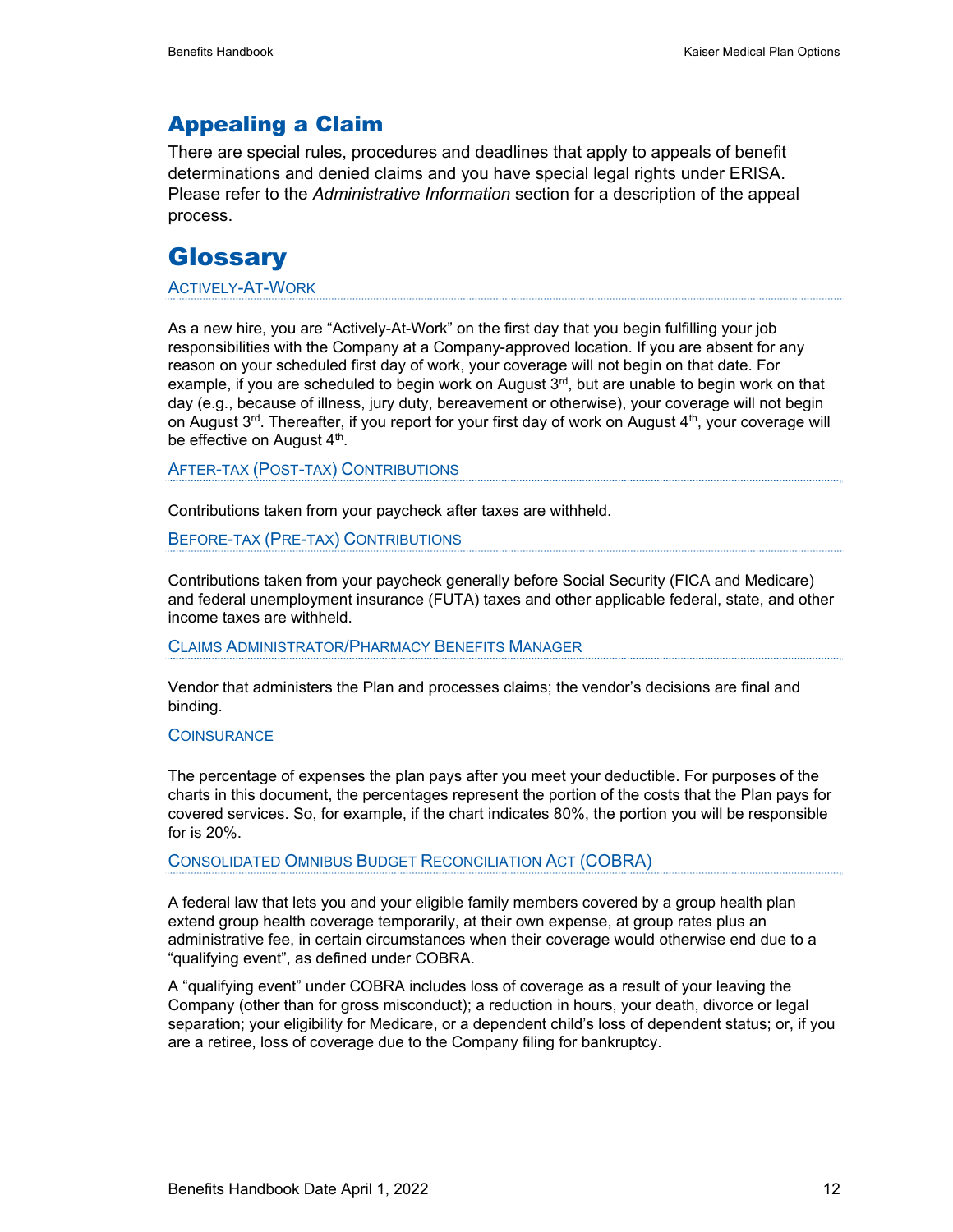#### COORDINATION OF BENEFITS

You or a covered family member may be entitled to benefits under another group health plan (such as a plan sponsored by your spouse's employer) that pays part or all of your health treatment costs. If this is the case, benefits from this plan will be "coordinated" with the benefits from the other plan. In addition to having your benefits coordinated with other group health plans, benefits from this plan are coordinated with "no fault" automobile insurance and any payments recoverable under any workers' compensation law, occupational disease law or similar legislation.

#### COPAYMENT

The flat dollar amount you pay for a certain type of health care expense.

COVERED SERVICE(S)

Medically necessary health services provided for the purpose of preventing, diagnosing or treating a sickness, injury, mental illness, substance abuse, or their symptoms.

Covered health services must be provided:

- **When the Plan is in effect.**
- **Prior to the effective date of any of the individual termination conditions set forth in this** Summary Plan Description, and
- **•** Only when the person who receives services is a covered person and meets all eligibility requirements specified in the Plan.

Decisions about whether to cover new technologies, procedures and treatments will be consistent with conclusions of prevailing medical research based on well-conducted randomized trials or group studies.

The Claims Administrator determines only the extent to which a service or goods or supplies is covered under the plan and not whether the service or goods or supplies should be rendered. The coverage determination is made using the descriptions of covered charges included in this section and the Claims Administrator's own internal guidelines. The decision to accept a service or obtain a goods or supplies is yours.

#### **DEDUCTIBLE**

The amount of out-of-pocket expenses you must pay for covered services before the plan pays any expenses.

#### **DISABILITY**

A physical or mental impairment that substantially limits one or more of an individual's major life activities.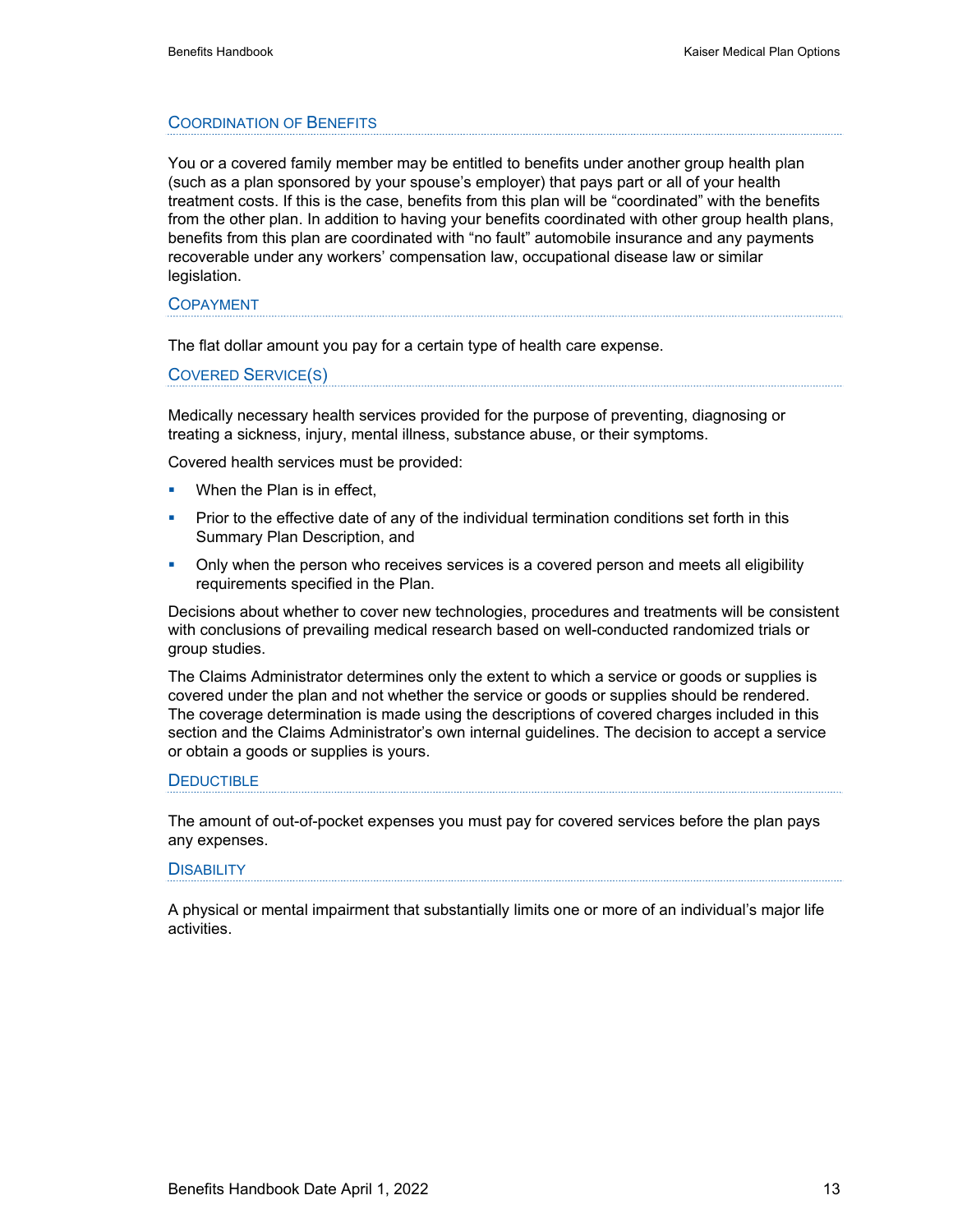#### ELIGIBLE FAMILY MEMBERS

To cover an eligible family member, you will be required to certify in the Mercer Marketplace Benefits Enrollment Website that your eligible family member meets the eligibility criteria as defined below.

#### Spouse/Domestic Partner means:

Adding a spouse or same gender or opposite gender domestic partner to certain benefits coverage is permitted upon employment or during the Annual Enrollment period for coverage effective the following January 1<sup>st</sup> if you satisfy the Plan's criteria, or immediately upon satisfying the Plan's criteria if you previously did not qualify.

#### *Spouse / Domestic Partner*

 You have already received a marriage license from a US state or local authority, or registered your domestic partnership with a US state or local authority.

### *Spouse Only*

 Although not registered with a US state or local authority, your relationship constitutes a marriage under US state or local law (e.g. common law marriage or a marriage outside the US that is honored under US state or local law).

#### *Domestic Partner Only*

- Although not registered with a US state or local authority, your relationship constitutes an eligible domestic partnership. To establish that your relationship constitutes an eligible domestic partnership you and your domestic partner must:
	- Be at least 18 years old
	- − Not be legally married, under federal law, to each other or anyone else or part of another domestic partnership during the previous 12 months
	- Currently be in an exclusive, committed relationship with each other that has existed for at least 12 months and is intended to be permanent
	- − Currently reside together, and have resided together for at least the previous 12 months, and intend to do so permanently
	- − Have agreed to share responsibility for each other's common welfare and basic financial obligations
	- Not be related by blood to a degree of closeness that would prohibit marriage under applicable state law.

Marsh McLennan reserves the right to require documentary proof of your domestic partnership or marriage at any time, for the purpose of determining benefits eligibility. If requested, you must provide documents verifying the registration of your domestic partnership with a state or local authority, your cohabitation and/or mutual commitment, or a marriage license that has been approved by a state or local government authority.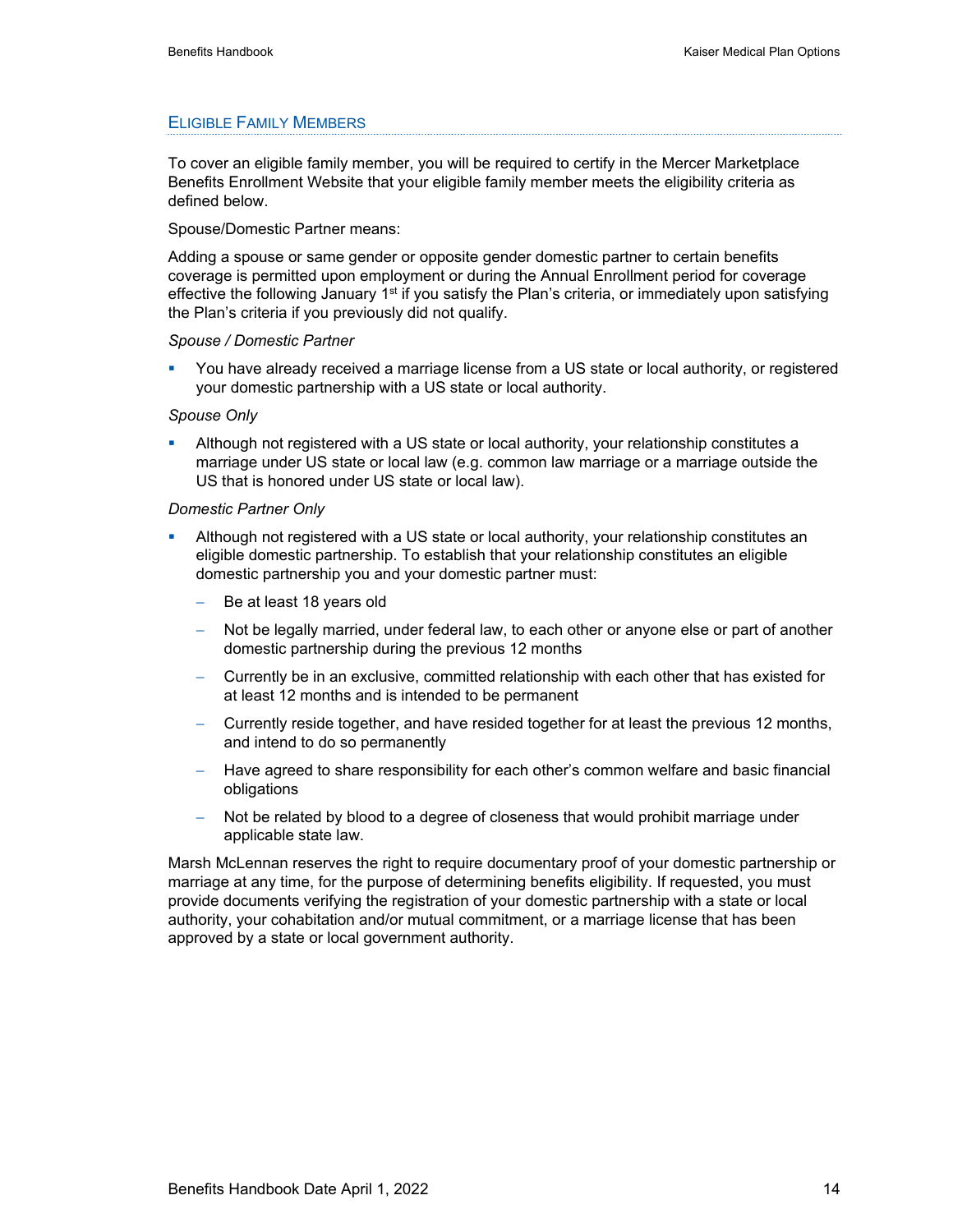Child/Dependent Child means:

- **Your biological child**
- A child for whom you or your spouse are the legally appointed guardian with full financial responsibility
- The child of a domestic partner
- **•** Your stepchild
- Your legally adopted child or a child or child placed with you for adoption.

**Note:** Any child that meets one of these eligibility requirements and who is incapable of self support by reason of a total physical or mental disability as determined by the Claims Administrator, may be covered beyond the end of the calendar year in which the child attains age 26.

Dependent children are eligible for healthcare coverage until the end of the calendar year in which they attain age 26. This eligibility provision applies even if your child is married, has access to coverage through his or her employer, doesn't attend school full-time or live with you, and is not your tax dependent.

**Note:** While married children are eligible for healthcare coverage under your plan until the end of the calendar year in which they attain age 26, this provision does not apply to your child's spouse and/or child(ren), unless you or your spouse is the child's legally appointed guardian with full financial responsibility.

The Company has the right to require documentation to verify the relationship (such as a copy of the court order appointing legal guardianship). Company medical coverage does not cover foster children or other children living with you, including your grandchildren, unless you are their legal guardian with full financial responsibility—that is, you or your spouse claims them as a dependent on your annual tax return.

#### ELIGIBLE MARSH & MCLENNAN COMPANIES EMPLOYEES (OTHER THAN MMA)

Marsh & McLennan Companies employees (other than MMA) are defined as employees classified on payroll as a US regular employee of Marsh & McLennan Companies or any subsidiary or affiliate of Marsh & McLennan Companies (other than MMA and any of its subsidiaries).

ELIGIBLE MMA EMPLOYEES

As used throughout this document, "MMA Employees" are defined as employees classified on payroll as a US regular employee of Marsh & McLennan Agency LLC – Corporate (MMA-Corporate), Marsh & McLennan Agency LLC – Alaska (MMA-Alaska), Marsh & McLennan Agency LLC – Northeast (MMA-Northeast), Security Insurance Services of Marsh & McLennan Agency LLC or Marsh & McLennan Agency LLC, Private Client Services – National Region (MMA PCS – National).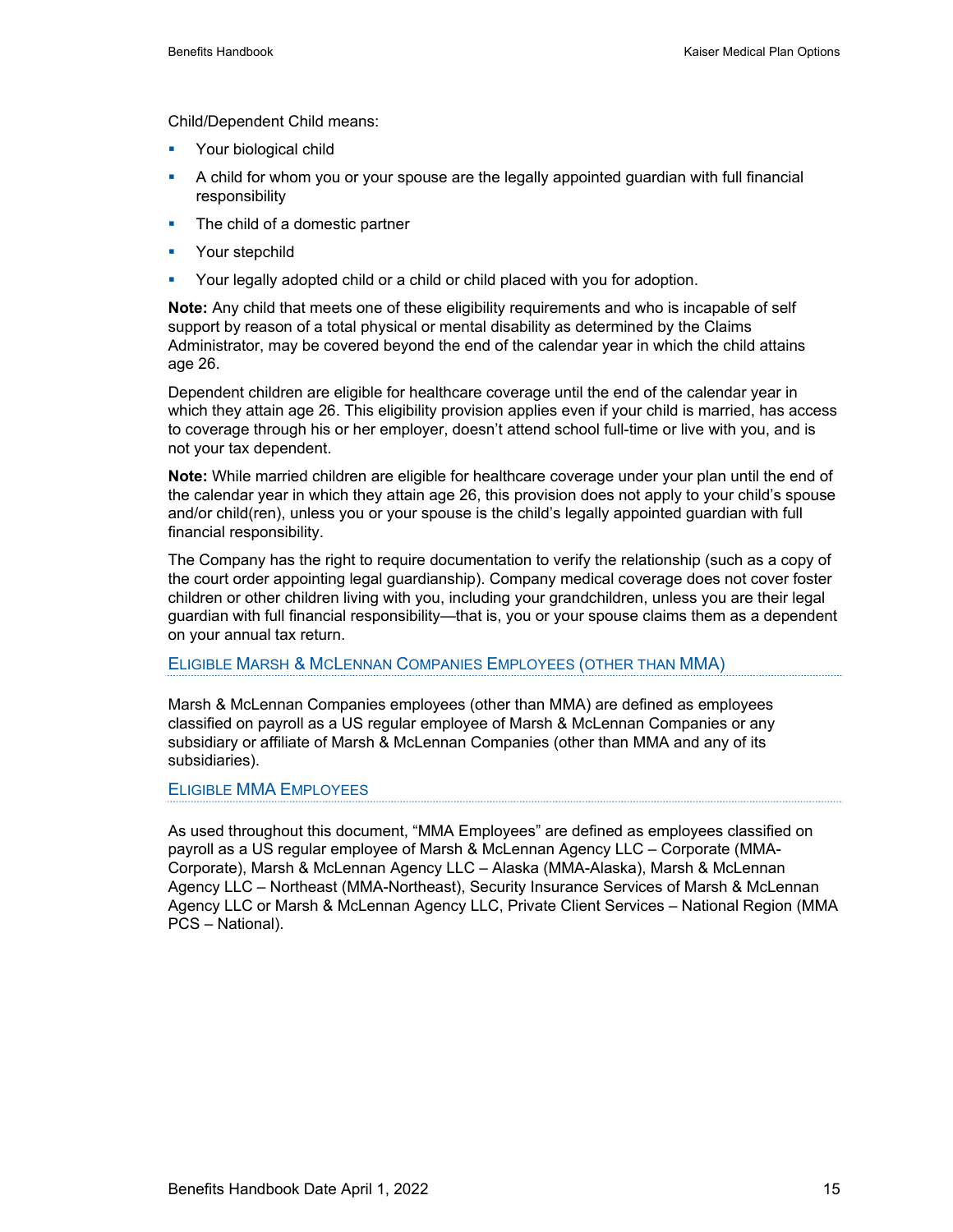#### ELIGIBLE RETIREE

An employee is eligible for coverage under this plan if he/she is a US regular employee of Marsh & McLennan Companies or any subsidiary or affiliate of Marsh & McLennan Companies (other than MMA and any of its subsidiaries) who terminates employment with five or more years of vesting service at age 55 or later, or at age 65 and eligible for active employee medical coverage at retirement or is a current retiree (under or over age 65) enrolled in retiree medical coverage.

When you or a covered family member reach age 65 or is deemed to be eligible for Medicare, the person who is age 65 or is eligible for Medicare is no longer eligible for coverage under the Pre-65 Retiree Medical Plan.

EVIDENCE OF INSURABILITY (EOI)

Evidence of Insurability (EOI) is proof of good health and is generally required if you do not enroll for coverage when you first become eligible. If the coverage level you are requesting requires such evidence or if you are increasing coverage. Establishing EOI may require a physical examination at the employee's expense. The EOI must be provided to and approved by the insurer/vendor before coverage can go into effect.

EXPLANATION OF BENEFITS (EOB)

A summary of benefits processed by the Claims Administrator.

GLOBAL BENEFITS DEPARTMENT

Refers to the Global Benefits Department, located at 121 River Street, Hoboken, NJ 07030.

HEALTH INSURANCE PORTABILITY AND ACCOUNTABILITY ACT (HIPAA)

A Federal law, HIPAA imposes requirements on employer health plans including concerning the use and disclosure of individual health information.

#### **HOSPICE**

A hospice is an institution that provides counseling and medical services that could include room and board to terminally ill individuals. The hospice must have required state or governmental Certificate of Need approval and must provide 24 hour-a-day service under the direct supervision of a physician. The staff must include a registered nurse, a licensed social service worker and a full-time claims administrator. If state licensing exists, the hospice must be licensed.

#### IN-NETWORK PROVIDERS

Preferred health care providers who have agreed to charge reduced fees to members.

#### INPATIENT

Being treated and admitted at a covered facility for an overnight stay either by a physician or from the emergency room.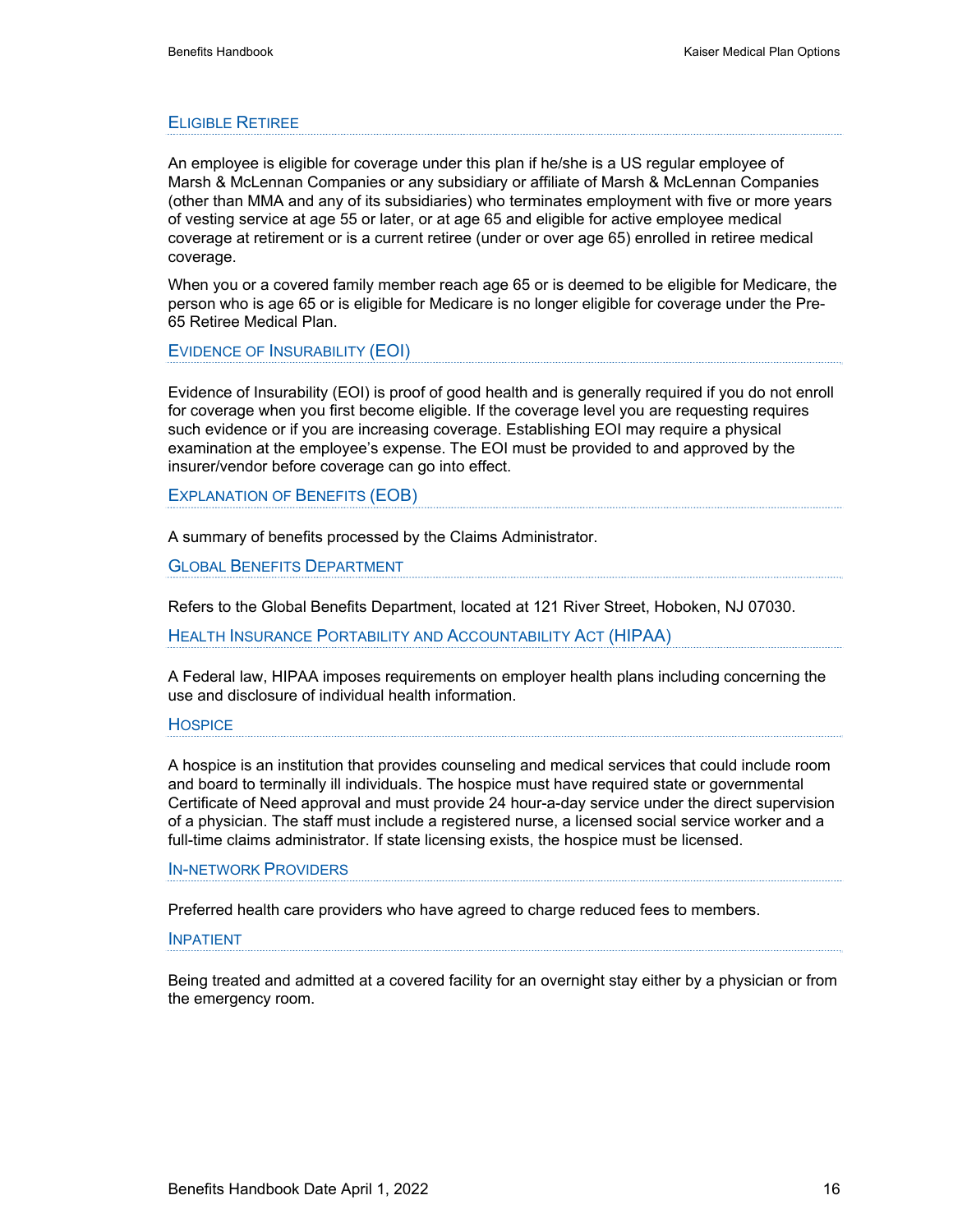### MARSH & MCLENNAN COMPANIES MEDICAL PLANS AND MEDICARE PRESCRIPTION DRUG COVERAGE FOR DISABLED EMPLOYEES

Marsh McLennan newsletter that provides an overview of how Medicare Part D could affect your Marsh & McLennan Companies prescription drug coverage. It highlights issues you'll want to think about as you consider your prescription drug options.

The US Federal government's health insurance program, administered by the Social Security Administration, that pays certain hospital and medical expenses for those who qualify, primarily those who are over age 65 or under age 65 and are totally and permanently disabled. Medicare coverage is available regardless of income level. The program is government subsidized and operated.

#### **MEDICARE**

The US Federal government's health insurance program, administered by the Social Security Administration, that pays certain hospital and medical expenses for those who qualify, primarily those who are over age 65 or under age 65 and are totally and permanently disabled. Medicare coverage is available regardless of income level. The program is government subsidized and operated.

#### NOTICE OF CREDITABLE COVERAGE

The Medicare Modernization Act (MMA) requires all group health plan sponsors that offer prescription drug coverage to provide notices to covered employees, retirees, and their dependents who are eligible for Medicare's new prescription drug benefit (Part D).

#### OUT-OF-NETWORK PROVIDERS

Non-preferred health care providers who do not charge reduced fees to members. Services received from out-of-network providers are not covered, except in an emergency.

#### OUT-OF-POCKET EXPENSES

Subject to the following, the maximum amount you have to pay (excluding your contributions to participate in the plan) toward the cost of your medical care in the course of one year. There are some services and charges that do not count towards the out-of-pocket maximum, such as amounts exceeding plan limits, amounts exceeding the network negotiated price for prescription drugs, amounts your physician or health care provider may charge above the reasonable and customary charge, and speech therapy for a child.

#### **OUTPATIENT**

Treatment/care received at a clinic, emergency room or health facility without being admitted as an overnight patient.

#### PREAUTHORIZATION/PRECERTIFICATION/UTILIZATION REVIEW

A review service that helps ensure you receive proper treatment and services and that these services are provided in the appropriate setting.